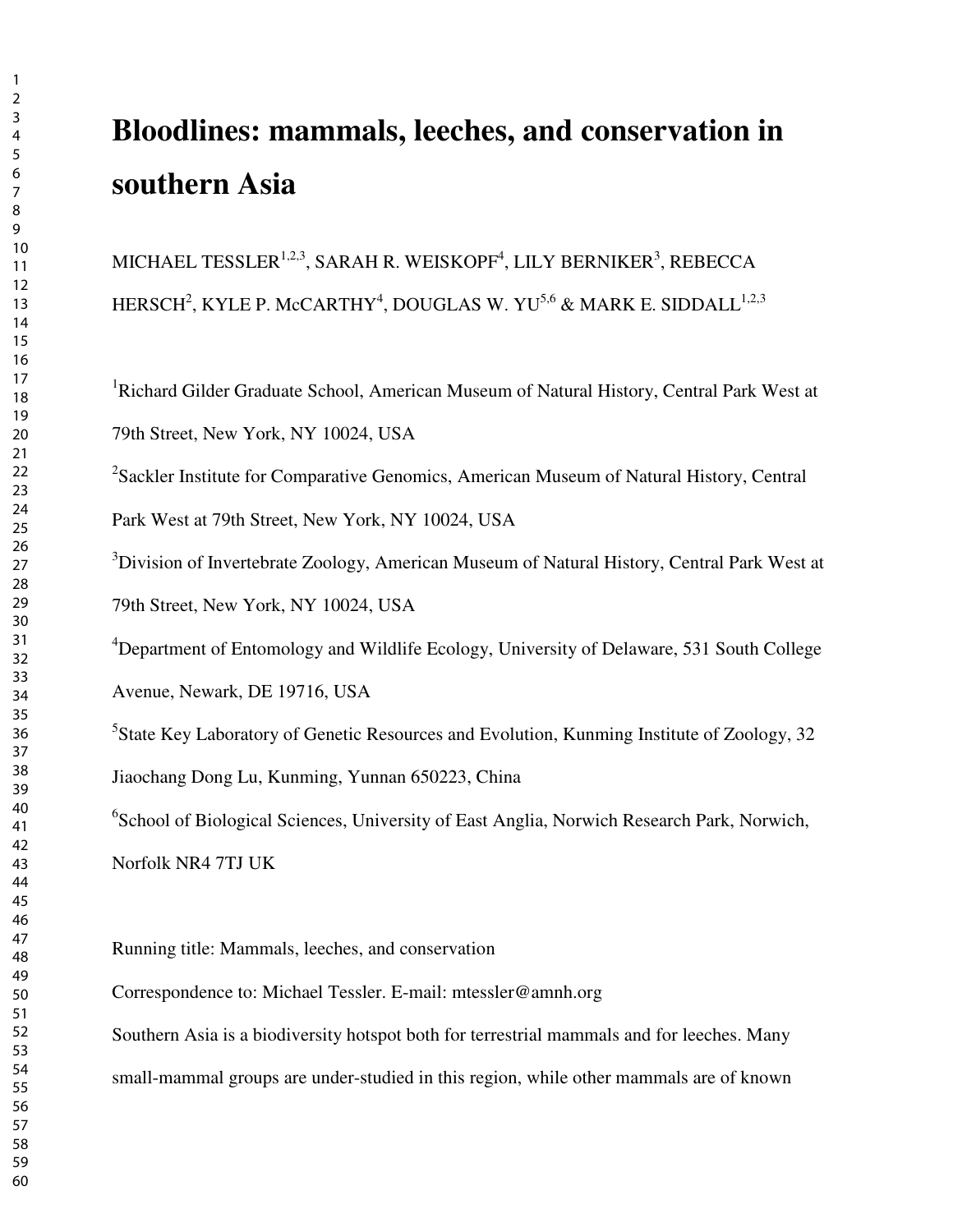conservation concern. In addition to standard methods for surveying mammals, it has recently been demonstrated that residual bloodmeals within leeches can be sequenced to find mammals in a given area. While these invertebrate-parasite-derived DNA (iDNA) methods are promising, most of the leech species utilized for this type of survey remain unevaluated, notwithstanding that their diversity varies substantially. Here we examine approximately 750 individual leech specimens in the genus *Haemadipsa* across a large range in southern Asia (Bangladesh, Cambodia, and China), specifically reviewing the diversity of mammals they feed on and their own genetic structuring. Leeches were found to feed on a considerable variety of mammals, corroborating prior studies. Additionally, leeches were found to have fed both on bats and on birds, neither of which has previously been recorded with this method. The genetic structuring of the leeches themselves revealed 15 distinct clades of which only two corresponded to previouslycharacterized species, indicating that much work is needed to finalize classifications in this genus. Most importantly, with regards to mammal conservation, leeches in these clades appear to feed on a broad range of mammals.

**Key words:** biodiversity, bloodmeal, conservation, *Haemadipsa*, iDNA, leech, mammal, survey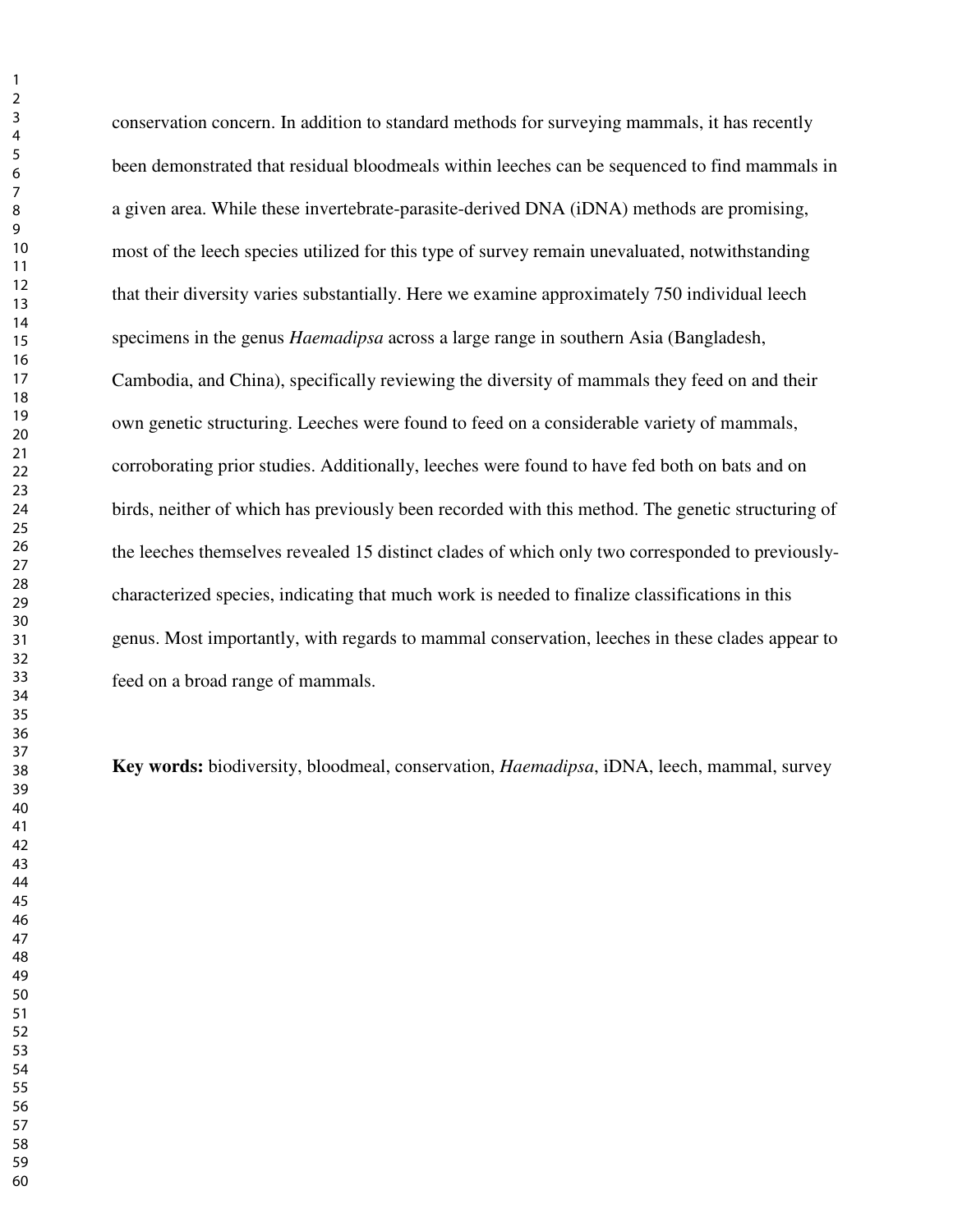## **Introduction**

At least 25% of mammal species are threatened with extinction, but this number is almost surely higher: 18% are data deficient and thus of unknown vulnerability (Schipper et al., 2008). The need to increase efforts and develop innovative methods for determining vertebrate biodiversity is accordingly more important than ever. The paucity of data, even for well-surveyed groups of vertebrates, relates in part to biases and inefficiencies of traditional survey techniques for uncovering cryptic, rare, and secretive species (Schnell et al., 2012, 2015; Weiskopf et al., 2018). In contrast, sequencing iDNA from blood-sucking, feces-ingesting, and carrion-feeding invertebrates' stomach contents provides an efficient method for surveying vertebrate biodiversity (Brower & Judd, 2008; Calvignac-Spencer et al., 2013; Ngo & Kramer, 2003; Schnell et al., 2012, 2015; Townzen, 2008).

Terrestrial leeches (Haemadipsidae) appear to be particularly effective for conservation surveys of a variety of mammals (Schnell et al., 2012, 2015). Across their broad Indo-Pacific range, haemadipsids often are abundant, appear to prey on a wide variety of vertebrates, retain bloodmeal iDNA for long periods of time, and are easy to collect as they seek out humans (Borda & Siddall, 2010; Haeckel, 1883; Schnell et al., 2012). Schnell et al. (2012) identified six mammal species from 25 assayed leeches in Vietnam, including species that are cryptic, recently described, and likely threatened, as well as one previously unknown to the sampling area. Following up on this foundational work, Weiskopf et al. (2018) conducted a leech-based iDNA mammal survey in Bangladesh on ~200 leeches, compared the results to camera trap data, and found the iDNA method to be efficient and complementary to camera traps.

 Leeches assayed in Schnell et al. (2012, 2015) and Weiskopf et al. (2018) manifested bloodmeals from a wide range of mammalian orders (Artiodactyla, Carnivora, Lagomorpha,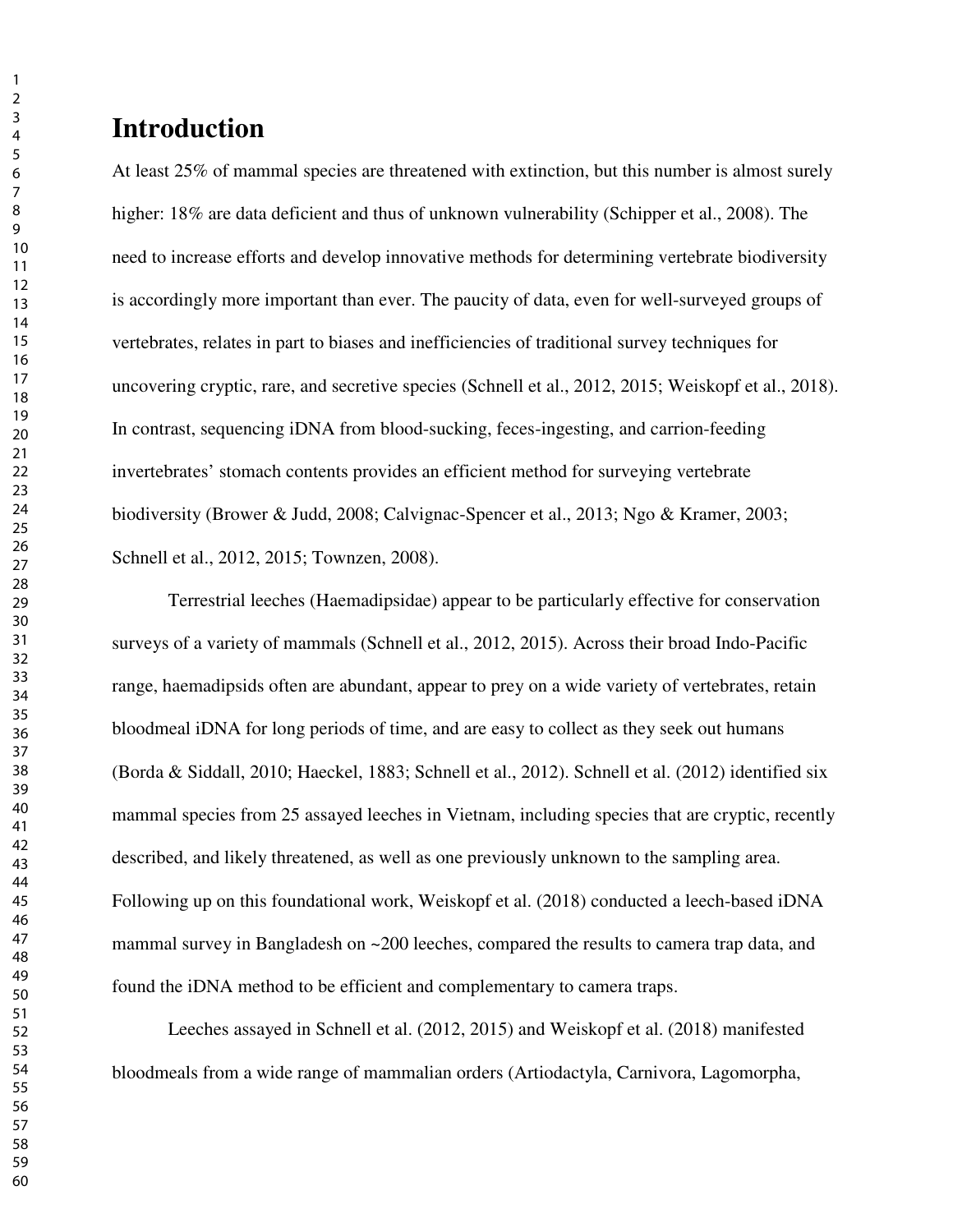Rodentia, Scandentia, and Primates), obviously with diverse behaviors, ecologies, and body sizes. The individual leeches assessed, however, were not identified to species in Schnell et al. (2012, 2015). Weiskopf et al. (2018) did use individual iDNA determinations from single bloodmeals corresponding to known leech genotypes, and found some differences between bloodmeals from different *Haemadipsa* species.

Terrestrial leeches, in their own right, are a major component of tropical Asian biodiversity and are notable human and livestock pests (Borda & Siddall, 2010). Yet few studies have been conducted on Haemadipsidae ecology, evolution, or even classification (Borda et al., 2008; Borda & Siddall, 2010; Tan, 2008; Tessler et al., 2016). Several recent species descriptions (e.g. a cave leech from Yunnan), range extensions (into Taiwan), and nomenclatural changes (recognition of Taiwanese species) further point to poor knowledge of Asian terrestrial leeches (Lai et al. 2011, Ngamprasertwong et al. 2007, Tong et al. 2009). These aspects of leech biology are important for a more precise understanding of this abundant group and are also necessary if these leeches are to stand as valuable and accurate tools for iDNA surveys of vertebrates.

Southern Asia is an excellent place for bloodmeal survey methods, as this is the principal range of *Haemadipsa*, one of the two most speciose genera of terrestrial leech (Borda & Siddall, 2010; Richardson, 1975; Sawyer, 1986; Tessler et al., 2016). More importantly, southern Asia harbors many biodiversity hotspots for mammals. For example, China, particularly Yunnan province, is an important location for conservation surveys; it is phenomenally biodiverse, with many threatened and endangered species (Yang et al., 2004). In fact, Yunnan is one of the most biodiverse areas in the world, with 50% of Chinese mammals occurring in only 4% of China's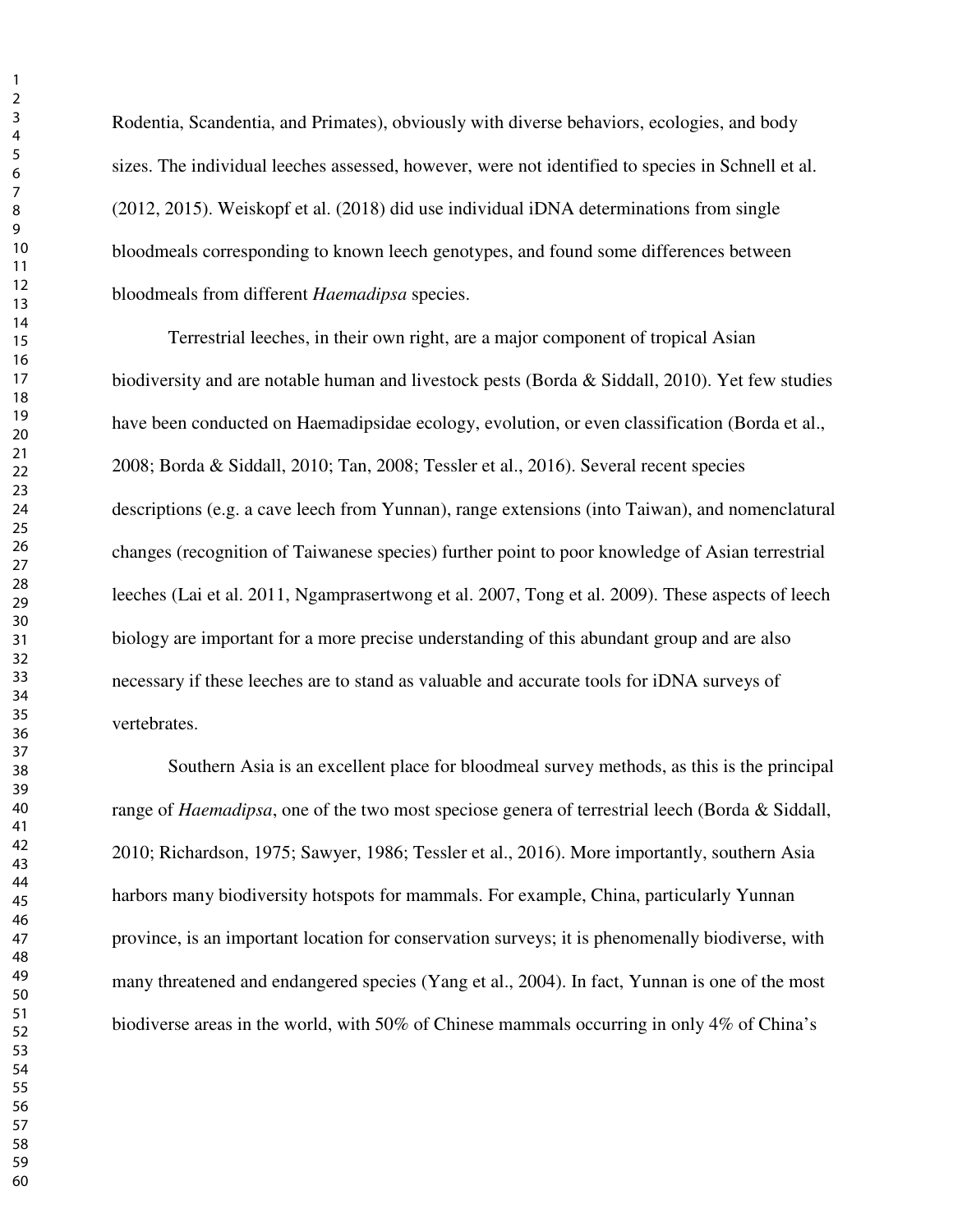land area. Furthermore, Yunnan is a focal point for conservation efforts, as it contains 73% of China's priority-protected wild animal species.

This study seeks to determine the following: 1) the extent to which bloodmeals are an efficient tool for surveying and determining mammalian biodiversity in southern Asia, and 2) the genetic diversity within the leeches reviewed.

## **Materials and methods**

Leeches were collected from a broad diversity of habitats (including farms, river edges, and forests under different levels of protection) across Yunnan and Hainan provinces in China (2014) and across Cambodia (2015). Additional leech specimens and data from Bangladesh were incorporated from Weiskopf et al. (2018). Specimens were acquired using standard techniques of walking through suitable habitat, such as humid forests and forest edges, collecting leeches from the ground or as they attached to the investigators' clothing. Leeches found feeding on investigators were not utilized for this study. Collected leeches were relaxed and fixed in either 95% ethanol or in RNAlater (Ambion). Leech specimens were then preliminarily identified to morphogroups with stereomicroscopy.

Leech tissue was removed and further cut into pieces for proteolytic digestion and extraction; specifically, tissue was taken from anterior of the posterior sucker to the mid-body (or 2.5 mm maximum for larger specimens). This dissection optimized chances of finding a bloodmeal, as this is a principal area where blood is digested, while still maintaining voucher specimens with all taxonomically important characters intact. DNA was then extracted from the excised tissue using Qiagen DNeasy Blood and Tissue kits.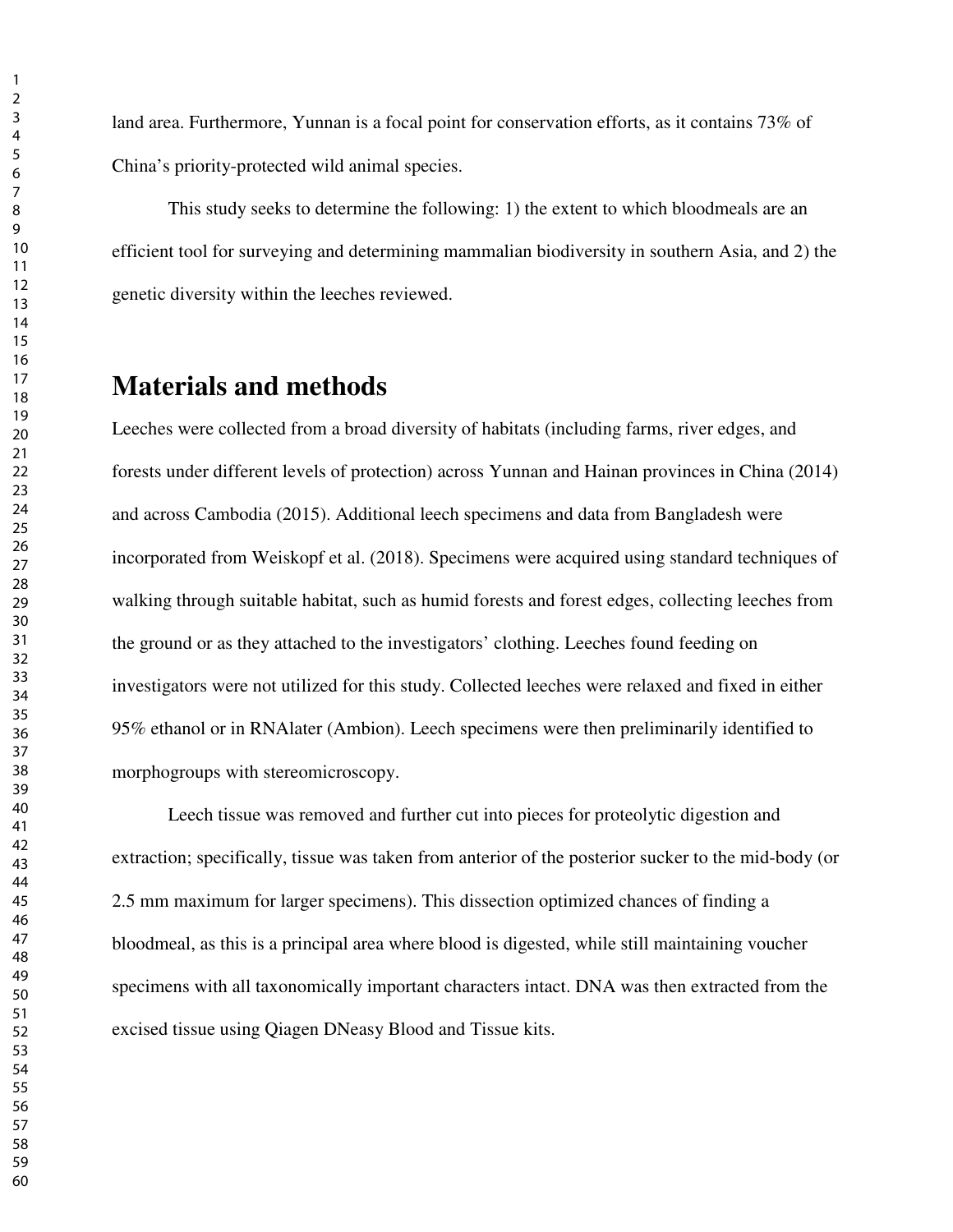The bloodmeal iDNA was amplified for vertebrate-specific 16S rRNA  $(\sim 294$  bp) using µM of 16Scp primers (Caragiulo et al., 2014; Weiskopf et al., 2018), 0.3 µl BSA, 21.3 µl water, 2 µl of extracted template, and GE illustra PuReTaq Ready-To-Go PCR beads. This and thermocycler profiles followed Weiskopf et al. (2018). To additionally verify each leech's identity, cytochrome *c* oxidase subunit I ( $\cos 1$ ) mtDNA was amplified using 500  $\mu$ M of HHCO1 (Tessler et al., n.d.) and LCO1490 primers (Folmer et al., 1994),  $23.0 \mu$ l water, 1.0  $\mu$ l of extracted template, and GE illustra PuReTaq Ready-To-Go PCR beads. Cox1 PCR protocols follow prior work on Haemadipsidae leeches (Borda et al., 2008). Amplification products were then cleaned using a 2:1 ratio of Agencourt AMPure XP (Beckman Coulter) to product. Products were cycle sequenced and ethanol precipitated prior to sequence determination via an ABI 3730 (Applied Biosystems). Sequences had primers trimmed, were reconciled, and then edited for quality in Geneious version 6.1.8 (Biomatters).

Candidate mammal hosts were identified using NCBI's blastn function based on the match with the lowest e-value. It was noted whether or not the best match was at a 1% better match in terms of percent identity. This was assumed to be the case if the first 100 matches were the same species. If several matches had identical e-values, the identity was determined only to the lowest overlapping taxonomic rank (i.e. genus or family). Chi-squared tests were conducted in R to detect differences in the success rate of BLAST matches given the preservative used, as well as preliminary differences in host specificity that the leeches in a given country may have.

Our leech cox1 sequences were combined with cox1 data from prior phylogenetic studies of Haemadipsidae and GenBank (Borda et al., 2008; Borda & Siddall, 2010; Lai et al., 2011; Tessler et al., 2016; Won et al., 2014). Fully redundant sequences were then removed using the 'fastx\_collapser' tool from the FASTX-Toolkit (http://hannonlab.cshl.edu/fastx\_toolkit), as they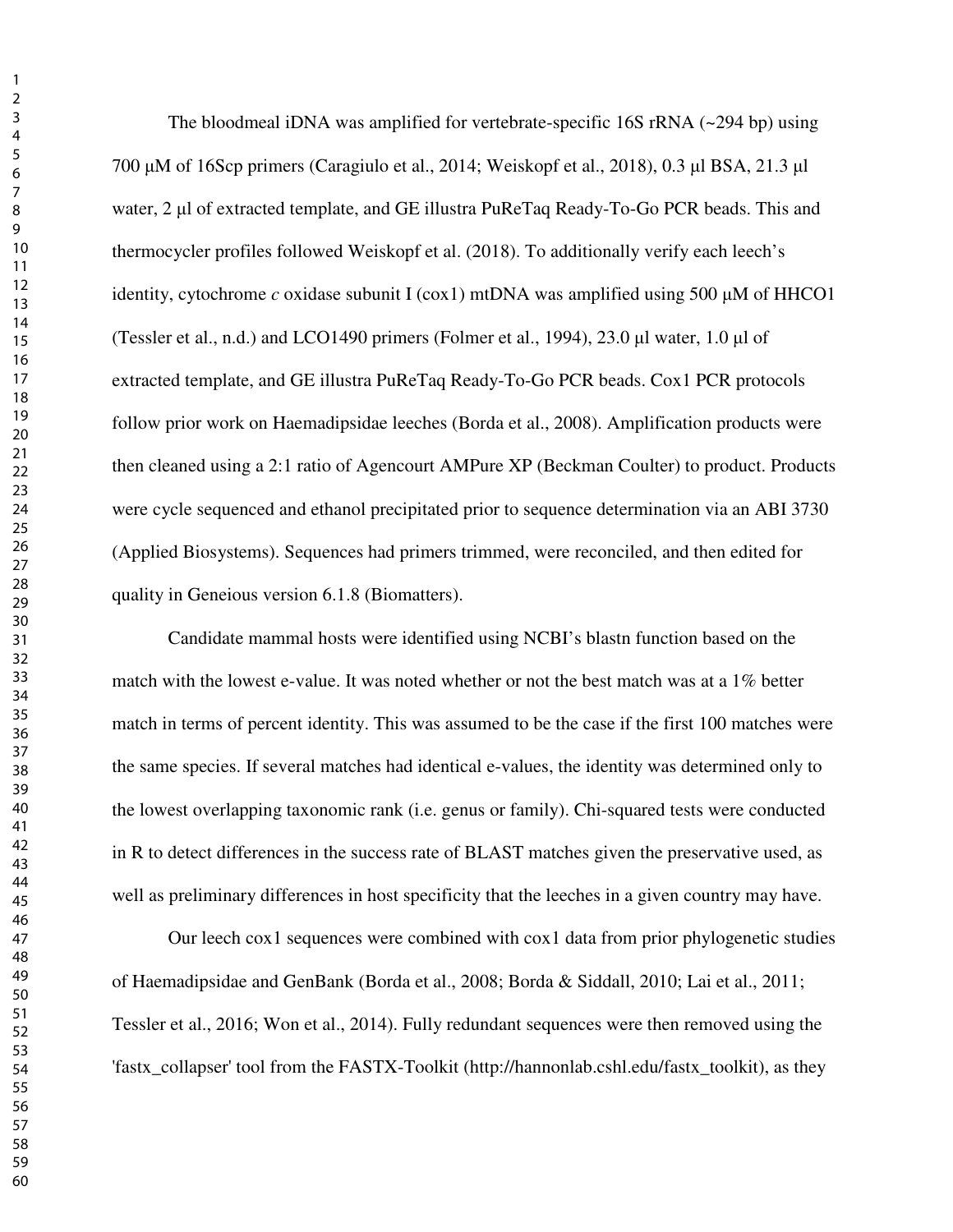can have negative impacts on the topological stability of maximum likelihood reconstructions and ultimately do not provide any additional information. An appropriate model was fit to the data using jModelTest 2.1.4 (Darriba et al., 2012). A maximum likelihood phylogenetic reconstruction was then conducted using the best model (GTR+I+Γ) with the non-redundant data using Garli 2.01 (Zwickl, 2006) via the CIPRES Science Gateway (Miller et al., 2010). Support for the most likely topology was calculated using 1,000 bootstrap pseudoreplicates in the same programme and summarized on the most likely phylogenetic reconstruction with SumTrees of the DendroPy library (Sukumaran & Holder, 2010).

## **Results**

#### **Bloodmeal BLAST**

Approximately 750 leech specimens were examined. Vertebrate species identified from iDNA (Table 1) represent one avian order (Galliformes; found in 10 leech samples) and a large number of mammalian orders (Artiodactyla, Carnivora, Chiroptera, Primates, Rodentia, Scandentia; found in 251 leech samples). Please note that using shorter fragments of iDNA could possibly amplify a higher percentage of bloodmeals. Artiodactyl species were those most commonly amplified, representing 45% of the sequences recovered. In total, 31 species in 16 families were identified; however, identities are preliminary, as definitive identification would often require additional loci and in larger databases and is beyond the scope of this work.

The most common wild mammals found were the Asian palm civet (*Paradoxurus hermaphroditus*; 19 samples) and the lion-tailed macaque (*Macaca silenus*; 17 samples). In addition to wild animals, iDNA was identified humans and domesticated animals (*Bos taurus*, *Bubalus bubalus*, *Canis lupus*, *Felis silvestris*, *Sus scrofa*, and *Gallus gallus*). We view these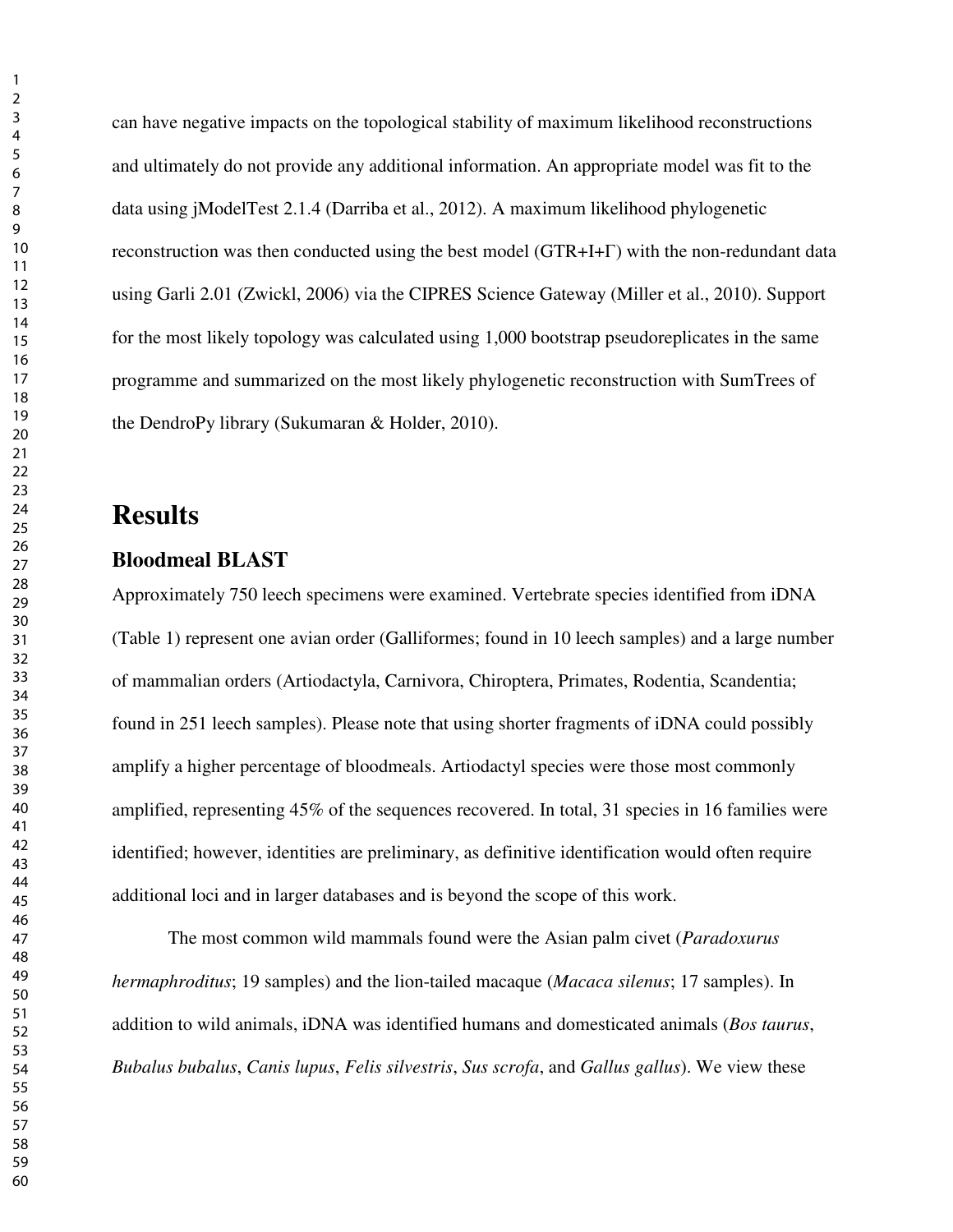human and domesticated animal identifications cautiously, as these taxa are sometimes lab contaminants; however, we believe our lab protocols should have mitigated such issues (see Weiskopf et al., 2018). These iDNA sequence results cannot differentiate between domesticated and wild forms of *S. scrofa* or *G. gallus* that co-occur in many of the areas reviewed.

Amplification success rates for iDNA were on average 34%, but varied substantially between sites. Most notably, iDNA sequences were successfully obtained in 62% of samples from the Tarap Hill Reserve Forest site in Bangladesh, while only 11% were recovered from bloodmeals from Seima in Cambodia. The iDNA was successfully amplified whether the leech specimen was preserved in ethanol (30 amplified) or RNAlater (231 amplified; no significant difference was found, with  $P = 0.9991$ . Following sequence determination above, iDNA from 265 specimens were reamplified and resequenced to achieve better quality. Of these, only two resulted in amplified products that had sequences not matching what was originally determined. In both cases, each isolate contained sequences corresponding both to *P. hermaphroditus* and *B. taurus*.

The species/clade of the leech did not seem to have notable host specificity or correspond to any obvious pattern in terms of vertebrate host found. However, sample sizes precluded all but the most rudimentary comparisons. Chi-squared tests were conducted using four leech clades and three vertebrate orders in China ( $P = 0.4561$ ) and two leech clades and three vertebrate orders in Bangladesh ( $P = 0.7512$ ), finding no relationship between these variables. These subsets were selected as they had a minimum frequency of 10 for each leech clade and each vertebrate order. Larger sampling sizes could easily change these results.

#### **Leech relationships**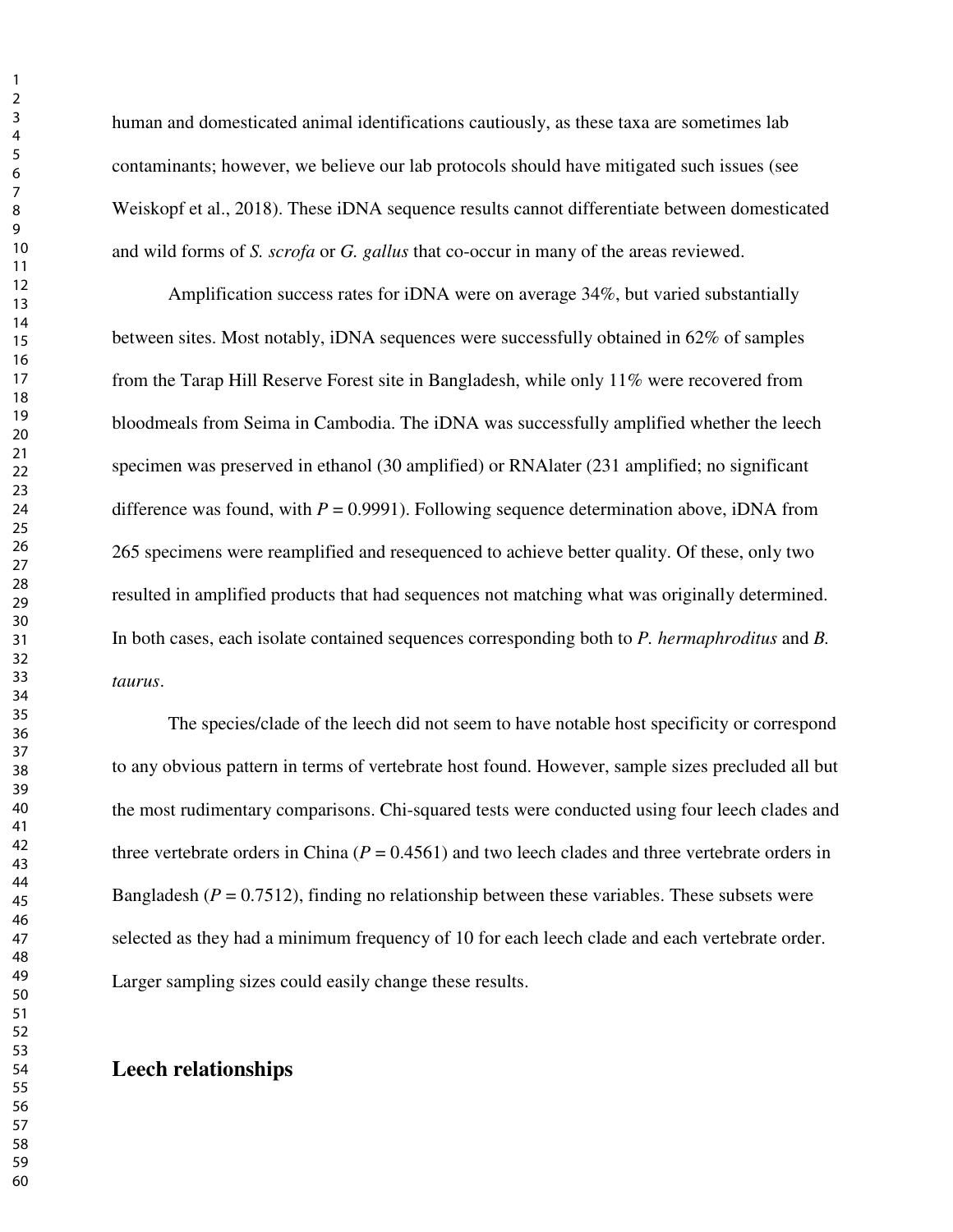A total of 730 leech cox1 isolates were successfully amplified and sequenced, and then combined with 104 GenBank sequences. With redundant sequences removed, there were 333 unique sequences aligned in the final matrix. Leeches evaluated phylogenetically belonged to 15 clades of *Haemadipsa* (Fig. 1). These clades, including *H. trimaculosa* and *H. hainana*, were generally well-supported; backbone relationships were not. Fully 107 specimens were preliminarily identified morphologically as *H. sylvestris* and yet were recovered in disparate branches of the phylogenetic reconstruction (i.e. Bangladesh Clade D and China clades F and G). At present it is unclear which of these clades represents the 'true' *H. sylvestris*, and accordingly, these clades were not named. Morphogroups generally corresponded to the 15 recovered clades. Some sister clades that appeared morphologically similar showed evidence of being genetically divergent (e.g. China clades C and D).

The most well-sampled clade, *H. trimaculosa*, was represented by individuals from three major regions in Cambodia. These specimens had substantial genetic diversity, which was strongly circumscribed by locality in Cambodia (Fig. 1). These regions are primarily separated by distance and by major river drainages (e.g. the Mekong River and Tonle Sap). This phylogenetic distance between geographically separate localities was reflected at other points in the reconstruction (Fig. 1). Specifically, Bangladesh clades B and C and China clades C and D were morphologically similar, sister, separated by meaningfully long branches, and geographically adjacent. Data from prior studies (e.g. Lai et al., 2011), when combined and analyzed here, sometimes showed a similar pattern for some (e.g. *H. picta*), but not other species (e.g. *Haemadipsa rjukjuana* specimens from Taiwan were not a group nor were *H. interrupta*  from Thailand). Bangladesh sites harbored leech individuals from the same clade without any phylogenetic distinction between adjacent sites. Bangladesh clade A comprised leech individuals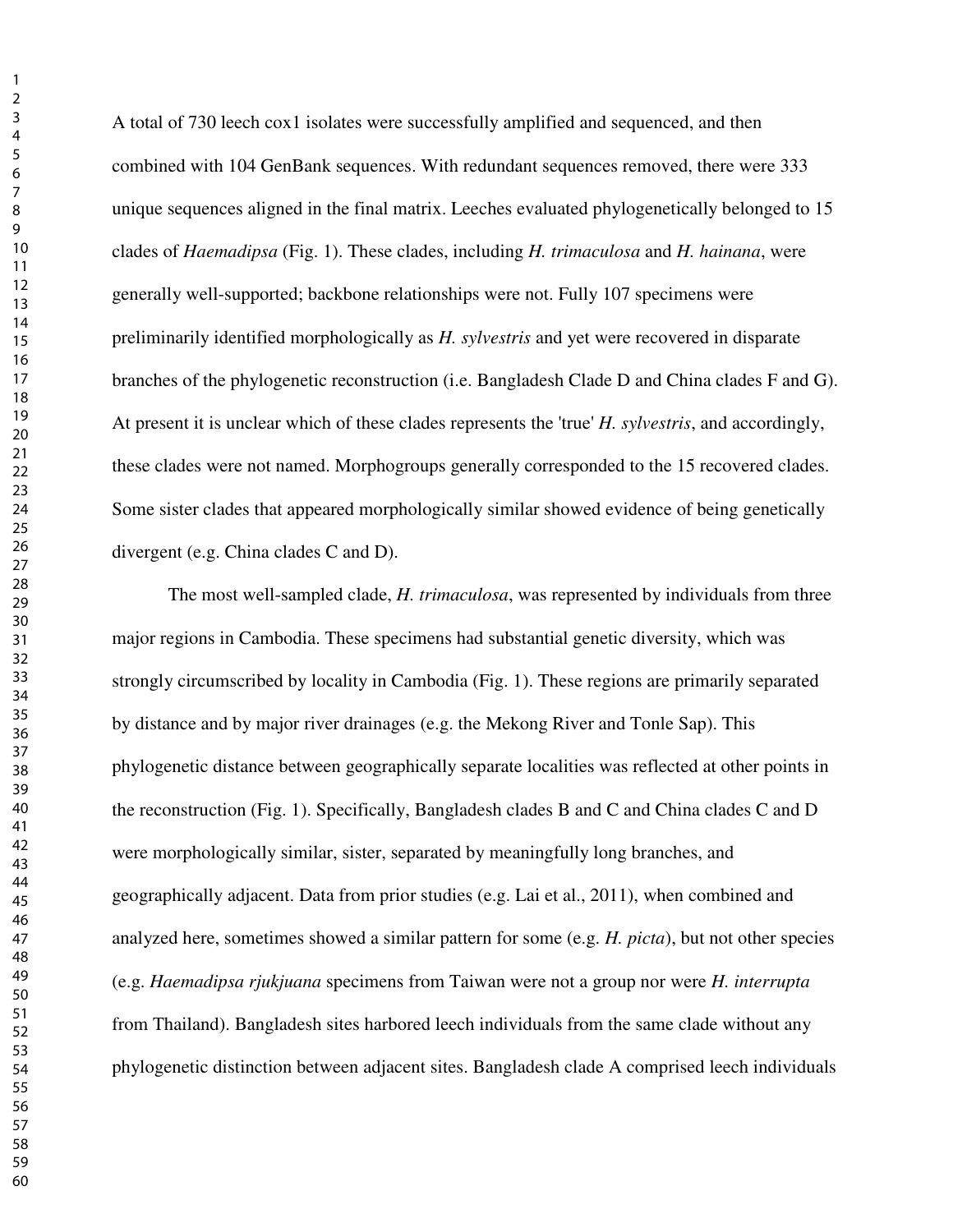from all four sites. Bangladesh clades B and D had individuals from two sites and no phylogenetic separation.

#### **Discussion**

#### **Bloodmeal iDNA survey**

One of the most important findings of this bloodmeal iDNA survey (Table 1) is corroboration that leeches feed on small mammals, such as rodents, that are often missed by other generalized non-invasive methods commonly employed for mammal surveys. Camera traps are much less likely to record small mammals compared to larger ones, as they often are not sensitive enough to be triggered by small ground-dwelling species (Tobler et al., 2008). This advantage of the iDNA method over the traditional camera trap method already has been shown directly in Bangladesh by Weiskopf et al. (2018). This study expands on that finding, showing the ability of iDNA surveys to find small mammals across a number of Asian tropical ecosystems.

Similarly, our broad survey combined with prior geographically constrained studies (Schnell et al., 2012; Weiskopf et al., 2018) now makes it clear that species of *Haemadipsa* feed on a large variety of mammalian orders (Artiodactyla, Carnivora, Chiroptera, Lagomorpha, Rodentia, Scandentia, and Primates) at least somewhat indiscriminately across their range; something of importance to the suitability of the iDNA method. The robustness of the iDNA method is further strengthened by the fact that there are so few orders of wild mammals potentially present for which iDNA was not recovered (e.g. Pholidota [pangolins] and Proboscidea [elephants]). Pangolins, while potentially present, are rapidly decreasing across much of their ranges (Trageser et al., 2017). Elephants were known from some localities in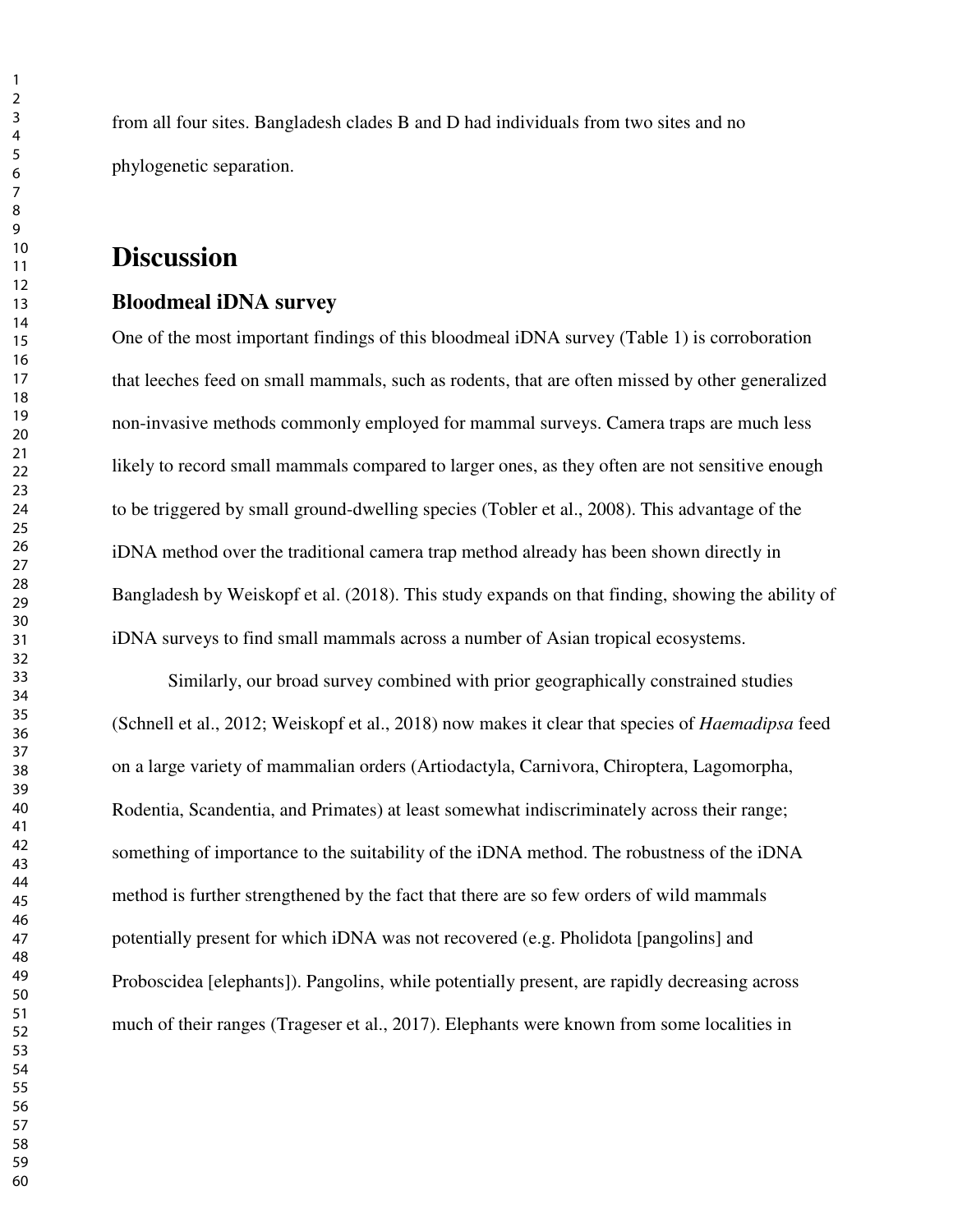Cambodia and were found using camera traps in Bangladesh (Weiskopf et al., 2018), but are infrequent at best.

We recovered bloodmeals from three avian genera (*Coturnix*, *Gallus*, and *Lophura*) in the Galliformes. At least one species of these ground-dwelling birds were recovered in leech bloodmeals from each country surveyed, indicating that *Haemadipsa* species may regularly target such birds. Members of the Haemadipsidae have only rarely been found on birds (Bhatai & Bora, 1973; Sawyer, 1986). All other records are largely isolated and more anecdotal. *Haemadipsa* leeches were discovered in one study on legs of wild pheasants (Bhatai & Bora, 1973)*. Chtonobdella limbata* has been found on the leg of a juvenile yellow robin and *C. bilineata* on the head of a black-backed magpie (Richardson, 1975). In Papua New Guinea and New Britain, *C. novabritanniae* was found in the nasal chambers of cassowaries (Richardson, 1975). Our observation that leeches in this study fed on galliform birds and not passerines may contribute to a lack of long distance dispersal for the leech.

One sample from Cambodia had a bloodmeal from a genus of leaf-nosed bat (*Hipposideros*). Species of terrestrial leech previously known to feed on bats are specialized cave-dwelling species: *H. cavatuses* from China (Yang et al., 2009) and *C. jawarerensis* from Papua New Guinea (Ewers, 1974; Richardson, 1974). Prior to our record, generalist *Haemadipsa*  species have not been recorded from bats.

Many of the samples were found to have fed on domesticated animals, which is only to be expected given the mixed-use nature of southern Asian forests. Yet, notwithstanding the number of large domestic bovids (e.g. cows and domestic water buffalo), we were readily able to distinguish a gaur (*Bos gaurus*) isolate. This species, also known as the Indian bison, is listed by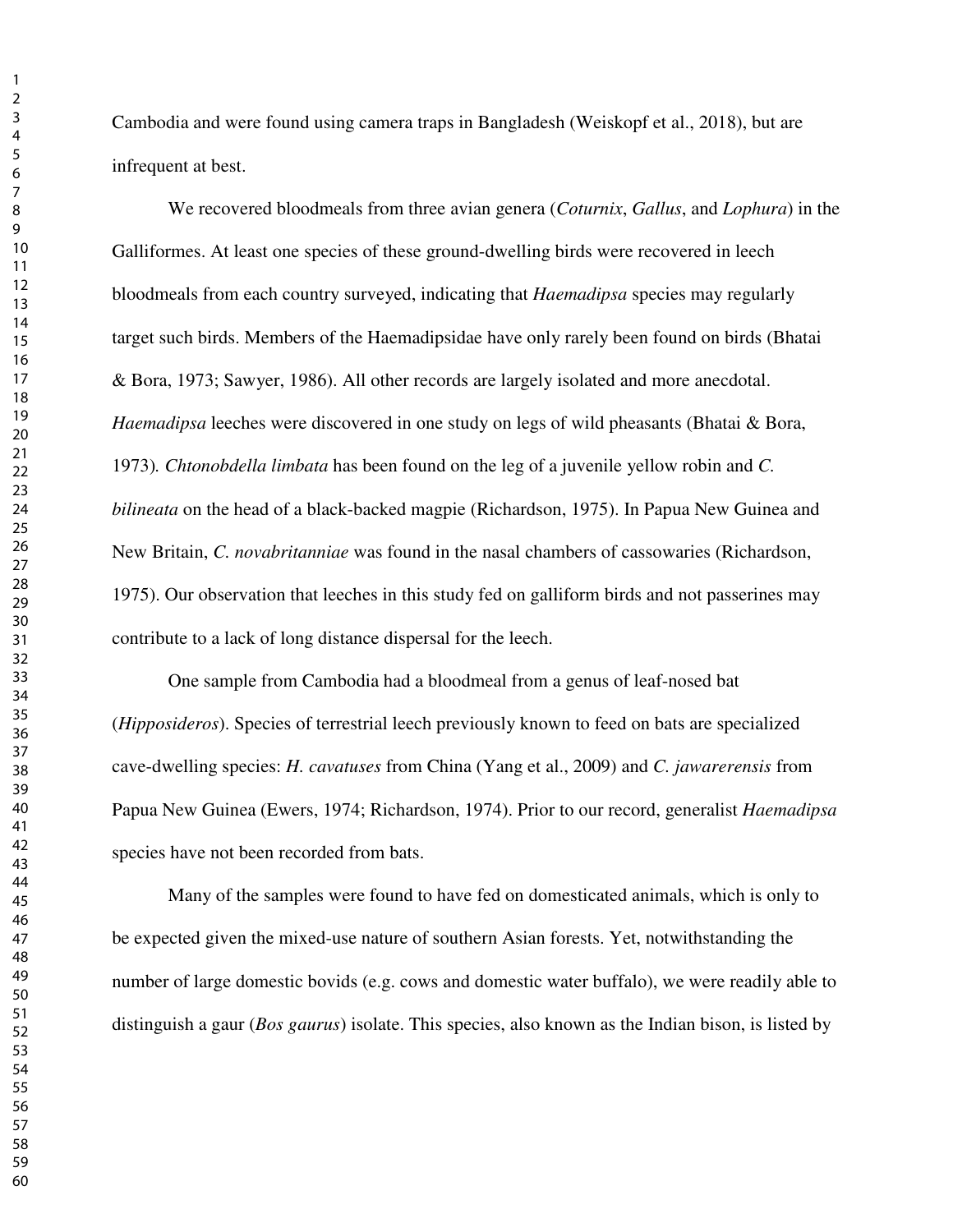the International Union for Conservation of Nature and Natural Resources (IUCN) as a vulnerable species on its Red List.

While the leeches generally appear to prefer ground-dwelling species, no pattern was evident between leeches of a given clade and their prey. This lack of clade-specific host specificity and relative similarity in efficiencies between different species suggests that the iDNA technique may be robust for finding vertebrates in an area regardless of which leech species is reviewed. However, future work should strive for larger samples sizes that could rigorously test for differences in host specificity. Furthermore, this alone does not indicate the site fidelity of a given leech species, which is equally important for the iDNA method and best determined by the phylogenetic relationships between leech individuals of a given species.

#### **Leech relationships**

Broad-scale site fidelity is perhaps best exemplified in *H. trimaculosa* individuals from sites in Cambodia (Fig. 1). Schnell et al. (2015) have proposed that site-occupancy modelling can be applied to iDNA surveys, which corrects host species distribution maps for the ubiquitous problem of false negatives: i.e. when a host species is present in a site but not detected by the census method. Site-occupancy models achieve this correction via multiple revisits to the same site, so that detection probabilities can be estimated for each species. This is costly fieldwork, but since haematophagous leeches are abundant, Schnell et al. (2015) have suggested that subsamples of leeches from the same site could be used instead of multiple revisits. However, an important assumption of site-occupancy models is 'population closure,' which in this context amounts to the assumption that where a leech is collected is close to where the leech fell of its previous host. This assumption seems reasonable, given that an engorged leech is unlikely to travel far, but evidence so far is lacking. The correspondence between *H. trimaculosa* (as well as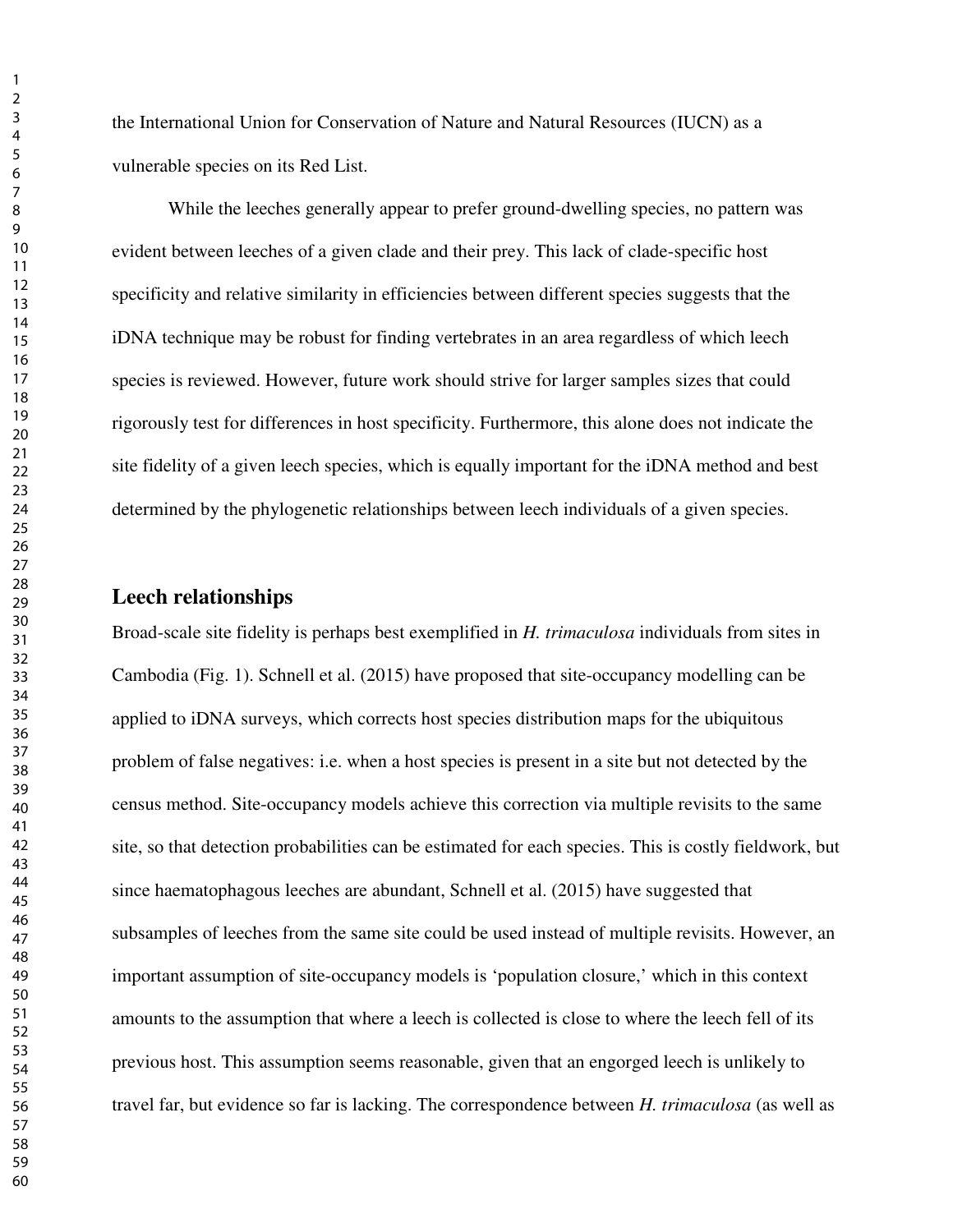Bangladesh clades B and C and China clades C and D) and geographic boundaries does not provide evidence for population closure, but does leave open the possibility that further examination may find this assumption to be met.

Several other clades do not show these patterns. Bangladesh clade A shows little phylogenetic patterning within the clade and yet is distributed across four distinct localities in Bangladesh. This points to the possibility that leeches in some clades are more mobile than others and less accurate regarding the exact location of a leech's host. However, this finding is preliminary and could be due to other factors. For example, the leeches in this clade, while somewhat geographically disjunct  $(\sim 30 \text{ km})$ , may have contiguous population structure throughout forested areas that connect in India.

In addition to the matter of site fidelity, previously, it had been argued that *Haemadipsa* leeches are unlikely to have iDNA from more than one host (Schnell et al., 2012). Our Sanger sequencing protocol finds that individual leeches do largely retain a single bloodmeal. Only two of our surveyed leeches had conflicting nucleotide peaks that when reamplified and resequenced (over 200 samples) for improved quality had BLAST matches to two separate species. However, this is a rudimentary way to distinguish multiple hosts and surely misses additional cases of mixed bloodmeals.

*Haemadipsa trimaculosa* was the species most frequently encountered in this study and is the first records of this species (along with *H. interrupta*) in Cambodia. No prior *Haemadipsa*  records exist this country. The only other records for *H. trimaculosa* are from eastern (mostly adjacent) parts of Thailand, where the species was first described (Ngamprasertwong et al., 2007), and from adjacent and close provinces of Laos (Vongsombath et al., 2011).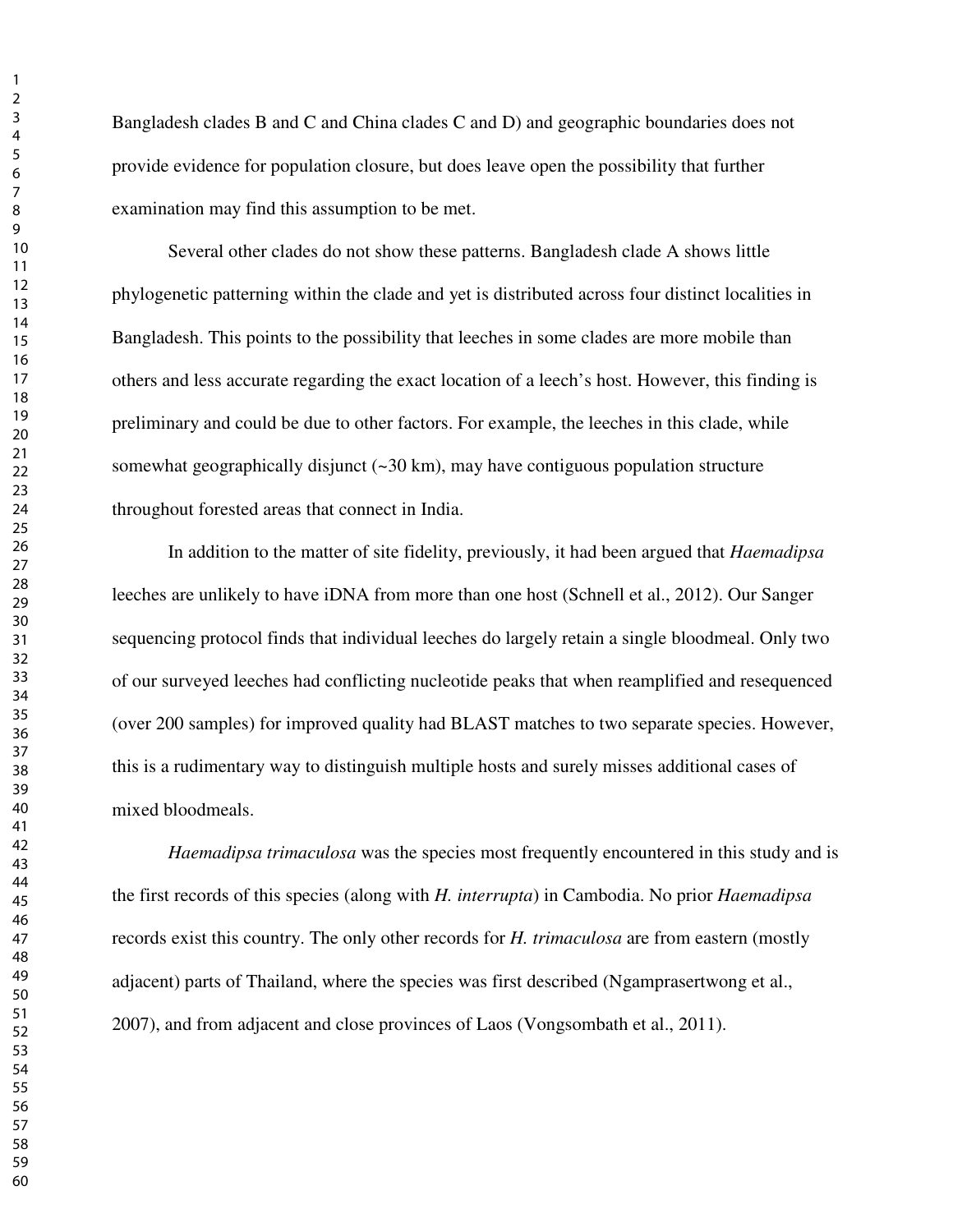Given what is known of the range of *H. trimaculosa*, the sampling presented here appears to be the most thorough molecular sampling and evaluation ever conducted for any leech species, except perhaps *Hirudo medicinalis*. Few species of leech have been molecularly compared using more than two or three samples, and none of these studies focused on the terrestrial leeches that are most useful for iDNA surveys. *Hirudo medicinalis* and *Hirudo verbana* have been molecularly compared in a more thorough fashion than other leeches, with sampling occurring over large portions of their range; however, at most around 60 wild caught specimens per species are used in a given study (Siddall et al., 2007; Trontelj & Utevsky, 2012; Utevsky & Trontelj, 2015). With so few studies looking at the genetic structuring of leeches across any significant geographic range, the geographically bound, genetically defined clades we found for *H. trimaculosa* highlight just how little is known about leech diversity and biology.

Finally, *H. sylvestris* and *H. montana* appear to be polyphyletic and in clear need of revision. This was also the case for many of our unnamed clades. Substantial further revisionary work is needed on the group, but requires additional collections from type localities, especially for those species originally described from India.

## **Acknowledgements**

Thanks to Mohammad Faiz and George Amato for help with molecular work; Bob Murphy, Li Zongxu, Wu Chunying, Chen YiZhang, Yang Yahan, Nina You, the Wildlife Conservation Society, and Flora and Fauna International for aid in fieldwork; and the U. of Delaware College of Agriculture and Natural Resources for financially supporting the collection and analysis of the Bangladesh samples. We especially thank NSF-EAPSI for a fellowship funding MT (#1414639), NSF-PEET funding MES (#0119329), and the Niarchos Foundation for funding to MES.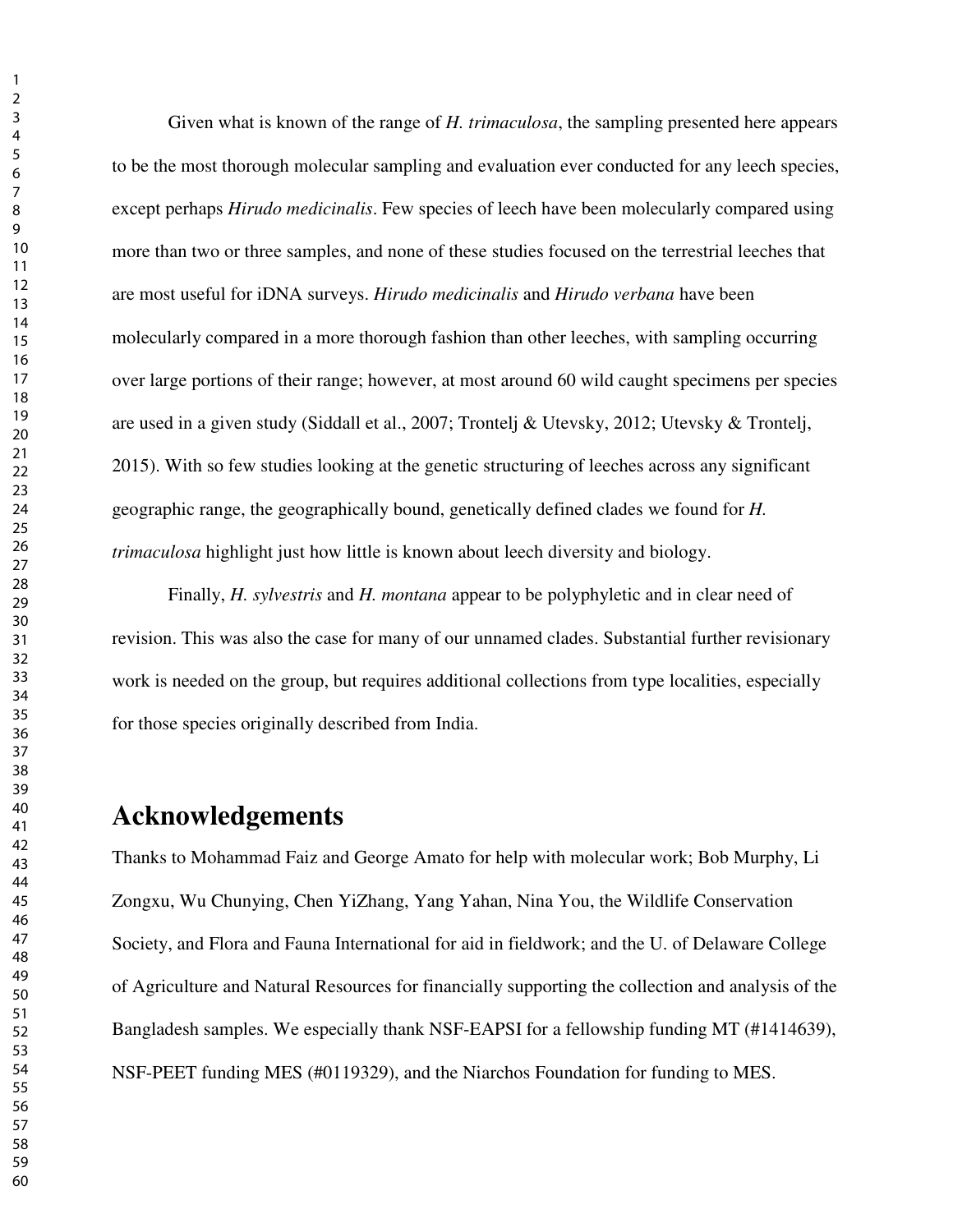## **References**

- Bhatai, M. L., & Bora, S. S. (1973). Bionomics and distribution of the land leeches of Kumaon Hills, U.P. *Journal of the Bombay Natural History Society*, *70*, 36–56.
- Borda, E., Oceguera-Figueroa, A., & Siddall, M. E. (2008). On the classification, evolution and biogeography of terrestrial haemadipsoid leeches (Hirudinida: Arhynchobdellida: Hirudiniformes). *Molecular Phylogenetics and Evolution*, *46*, 142–154.
- Borda, E., & Siddall, M. E. (2010). Insights into the evolutionary history of Indo-Pacific bloodfeeding terrestrial leeches (Hirudinida: Arhynchobdellida: Haemadipsidae). *Invertebrate Systematics*, *24*, 456.
- Calvignac-Spencer, S., Merkel, K., Kutzner, N., Kühl, H., Boesch, C., Kappeler, P. M., … Leendertz, F. H. (2013). Carrion fly-derived DNA as a tool for comprehensive and costeffective assessment of mammalian biodiversity. *Molecular Ecology*, *22*, 915–924.
- Caragiulo, A., Dias-Freedman, I., Clark, J. A., Rabinowitz, S., & Amato, G. (2014). Mitochondrial DNA sequence variation and phylogeography of Neotropic pumas (*Puma concolor*). *Mitochondrial DNA*, *25*, 304–312.
- Darriba, D., Taboada, G. L., Doallo, R., & Posada, D. (2012). jModelTest 2: more models, new heuristics and parallel computing. *Nature Methods*, *9*, 772.
- Ewers, W. H. (1974). *Trypanosoma aunawa* sp. n. from an insectivorous bat, *Miniopterus tristris*, in New Guinea, which may be transmitted by a leech. *Journal of Parasitology*, *60*, 172–178.
- Folmer, O., Black, M., Hoeh, W., Lutz, R., & Vrijenhoek, R. (1994). DNA primers for amplification of mitochondrial cytochrome c oxidase subunit I from diverse metazoan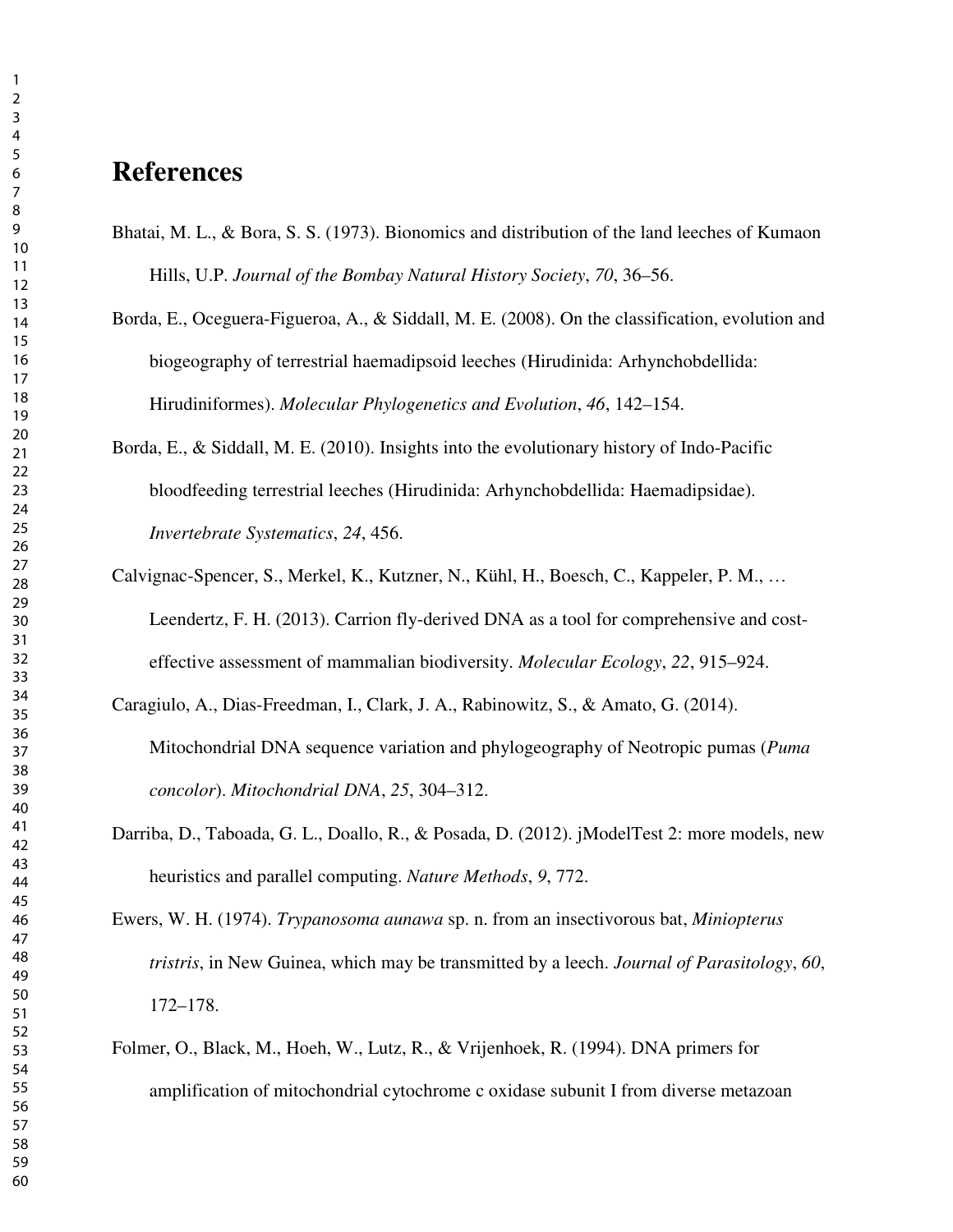invertebrates. *Molecular Marine Biology and Biotechnology*, *3*, 294–299.

Haeckel, E. (1883). *A Visit to Ceylon*. London, UK: Kegan Paul, Trench & Co.

- Lai, Y.-T., Nakano, T., & Chen, J.-H. (2011). Three species of land leeches from Taiwan, *Haemadipsa rjukjuana* comb. n., a new record for *Haemadipsa picta* Moore, and an updated description of *Tritetrabdella taiwana* (Oka). *ZooKeys*, *139*, 1–22.
- Miller, M. A., Pfeiffer, W., & Schwartz, T. (2010). Creating the CIPRES Science Gateway for inference of large phylogenetic trees. In *2010 Gateway Computing Environments Workshop*. New Orleans, USA: IEEE Computer Society.
- Ngamprasertwong, T., Thirakhupt, K., & Panha, S. (2007). Two new species of land leeches from Thailand (Hirudiniformes: Haemadipsidae). *The Natural History Journal of Chulalongkorn University*, *7*, 155–159.
- Ngo, K. A., & Kramer, L. D. (2003). Identification of mosquito bloodmeals using polymerase chain reaction (PCR) with order-specific primers. *Journal of Medical Entomology*, *40*, 215– 222.
- Richardson, L. R. (1974). A new troglobitic quadrannulate land-leech from Papua (Hirudinoidea: Haemadipsidae s. l.). *Proceedings of the Linnean Society of New South Wales. Linnean Society of New South Wales*, *99*, 57–68.
- Richardson, L. R. (1975). A contribution to the general zoology of the land-leeches (Hirudinea: Haemadipsoidea superfam. nov.). *Acta Zoologica Academiae Scientiarum Hungaricae* , *21*, 119–152.
- Sawyer, R. T. (1986). *Leech biology and behaviour: feeding biology, ecology, and systematics*. Oxford, UK: Clarendon Press.

Schipper, J., Chanson, J. S., Chiozza, F., Cox, N. A., Hoffmann, M., Katariya, V., … Young, B.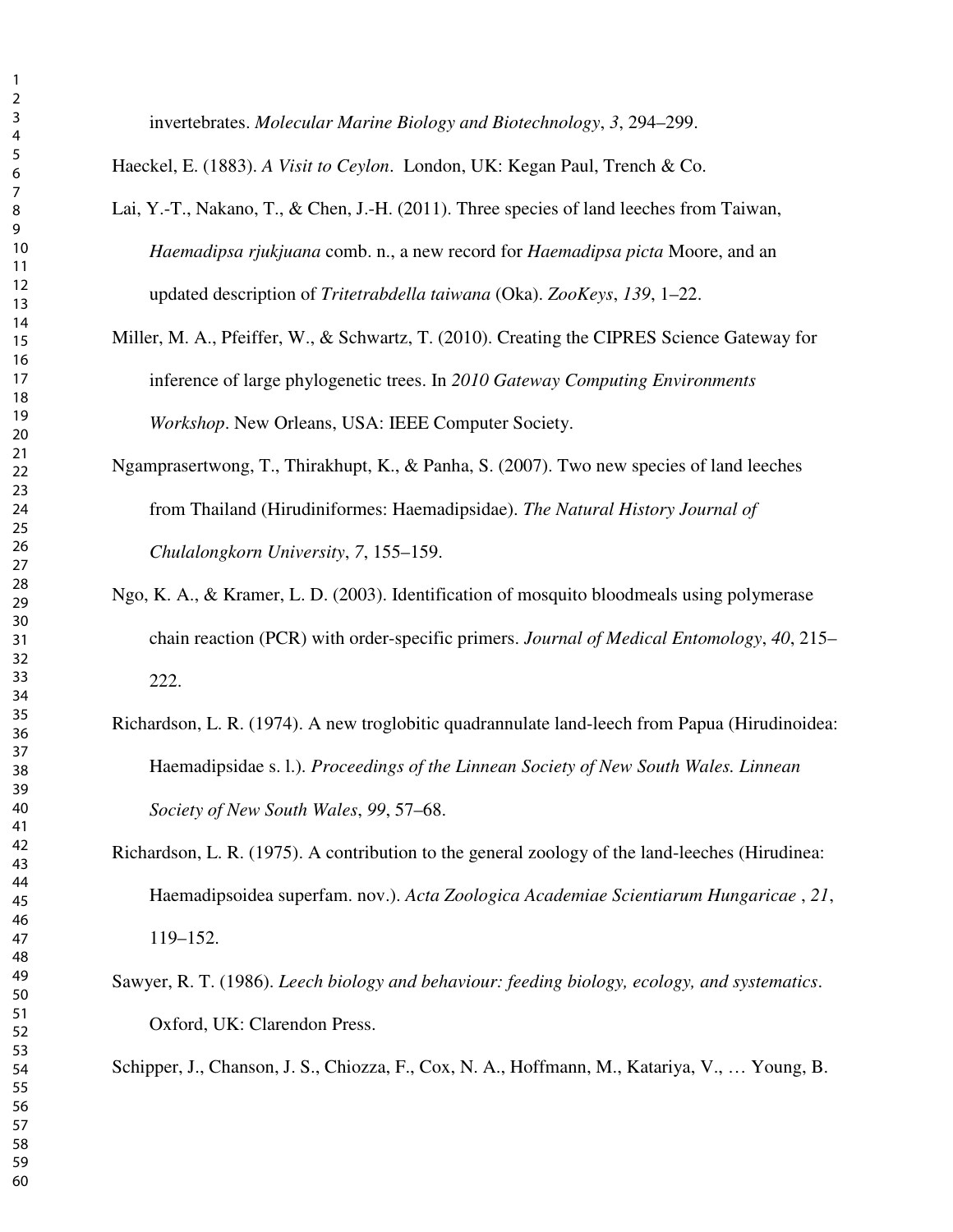E. (2008). The status of the world's land and marine mammals: diversity, threat, and knowledge. *Science*, *322*, 225–230.

- Schnell, I. B., Sollmann, R., Calvignac-Spencer, S., Siddall, M. E., Yu, D. W., Wilting, A., & Gilbert, M. T. P. (2015). iDNA from terrestrial haematophagous leeches as a wildlife surveying and monitoring tool - prospects, pitfalls and avenues to be developed. *Frontiers in Zoology*, *12*, 24.
- Schnell, I. B., Thomsen, P. F., Wilkinson, N., Rasmussen, M., Jensen, L. R. D., Willerslev, E., … Gilbert, M. T. P. (2012). Screening mammal biodiversity using DNA from leeches. *Current Biology: CB*, *22*, R262–3.
- Siddall, M. E., Trontelj, P., Utevsky, S. Y., Nkamany, M., & Macdonald, K. S. (2007). Diverse molecular data demonstrate that commercially available medicinal leeches are not *Hirudo medicinalis*. *Proceedings of the Royal Society B: Biological Sciences*, *274*, 1481–1487.
- Sukumaran, J., & Holder, M. T. (2010). DendroPy: a Python library for phylogenetic computing. *Bioinformatics* , *26*, 1569–1571.
- Tan, E. (2008). Progress in the study of ecology, zoogeography, group, control repellent and medical usage of Hirudinea in China. *Acta Ecologica Sinica*, *28*, 6272–6281.
- Tessler, M., Barrio, A., Borda, E., Rood-Goldman, R., Hill, M., & Siddall, M. E. (2016). Description of a soft-bodied invertebrate with microcomputed tomography and revision of the genus *Chtonobdella* (Hirudinea: Haemadipsidae). *Zoologica Scripta, 45,* 552-565.
- Tessler, M., Siddall, M. E., & Oceguera-Figueroa, A. Leeches from Chiapas, Mexico with a new species of *Erpobdella* (Hirudinida: Erpobdellidae). *American Museum Novitates, in press*.
- Tobler, M. W., Carrillo-Percastegui, S. E., Leite Pitman, R., Mares, R., & Powell, G. (2008). An evaluation of camera traps for inventorying large- and medium-sized terrestrial rainforest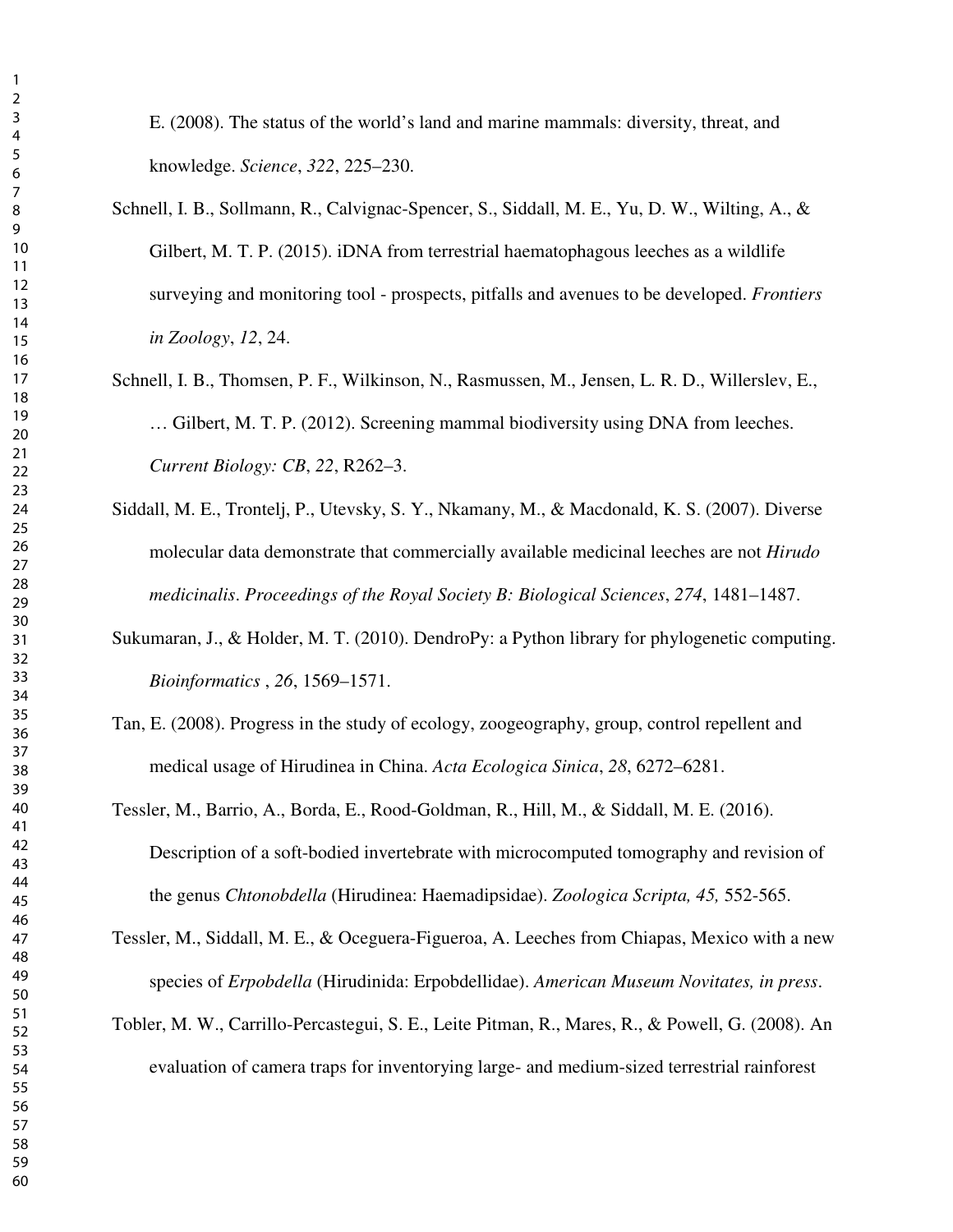mammals. *Animal Conservation*, *11*, 169–178.

- Townzen, J. S., Brower, A. V. Z., & Judd, D. D. (2008). Identification of mosquito bloodmeals using mitochondrial cytochrome oxidase subunit I and cytochrome b gene sequences. *Medical and Veterinary Entomology*, *22*, 386–393.
- Trageser, S. J., Ghose, A., Faisal, M., Mro, P., Mro, P., & Rahman, S. C. (2017). Pangolin distribution and conservation status in Bangladesh. *PloS One*, *12*, e0175450.
- Trontelj, P., & Utevsky, S. Y. (2012). Phylogeny and phylogeography of medicinal leeches (genus *Hirudo*): fast dispersal and shallow genetic structure. *Molecular Phylogenetics and Evolution*, *63*, 475–485.
- Utevsky, S., & Trontelj, P. (2015). Phylogeography of the southern medicinal leech, *Hirudo verbana*: a response to Živić et al. (2015). *Aquatic Ecology*, *50*, 97–100.
- Vongsombath, C., de Boer, H. J., & Pålsson, K. (2011). Keeping leeches at bay: field evaluation of plant-derived extracts against terrestrial blood-sucking leeches (Haemadipsidae) in Lao PDR. *Acta Tropica*, *119*, 178–182.
- Weiskopf, S. R., McCarthy, K. P., Tessler, M., Rahman, H. A., McCarthy, J. L., Hersch, R., Faisal, M. M., & Siddall, M. E. (2018). Using terrestrial haematophagous leeches to enhance tropical biodiversity monitoring programs in Bangladesh. *Journal of Applied Ecology,* in press.
- Won, S., Park, B. K., Kim, B. J., Kim, H. W., Kang, J. G., Park, T. S., … Chae, J. S. (2014). Molecular identification of *Haemadipsa rjukjuana* (Hirudiniformes: Haemadipsidae) in Gageo Island, Korea. *The Korean Journal of Parasitology*, *52*, 169–175.
- Yang, T., Mo, X., & Wang, D. (2009). A new species of cavernous blood sucking land leech (Hirudinea, Haemadipsidae) in the west of Yunnan Province, China. *Acta Zootaxonomica*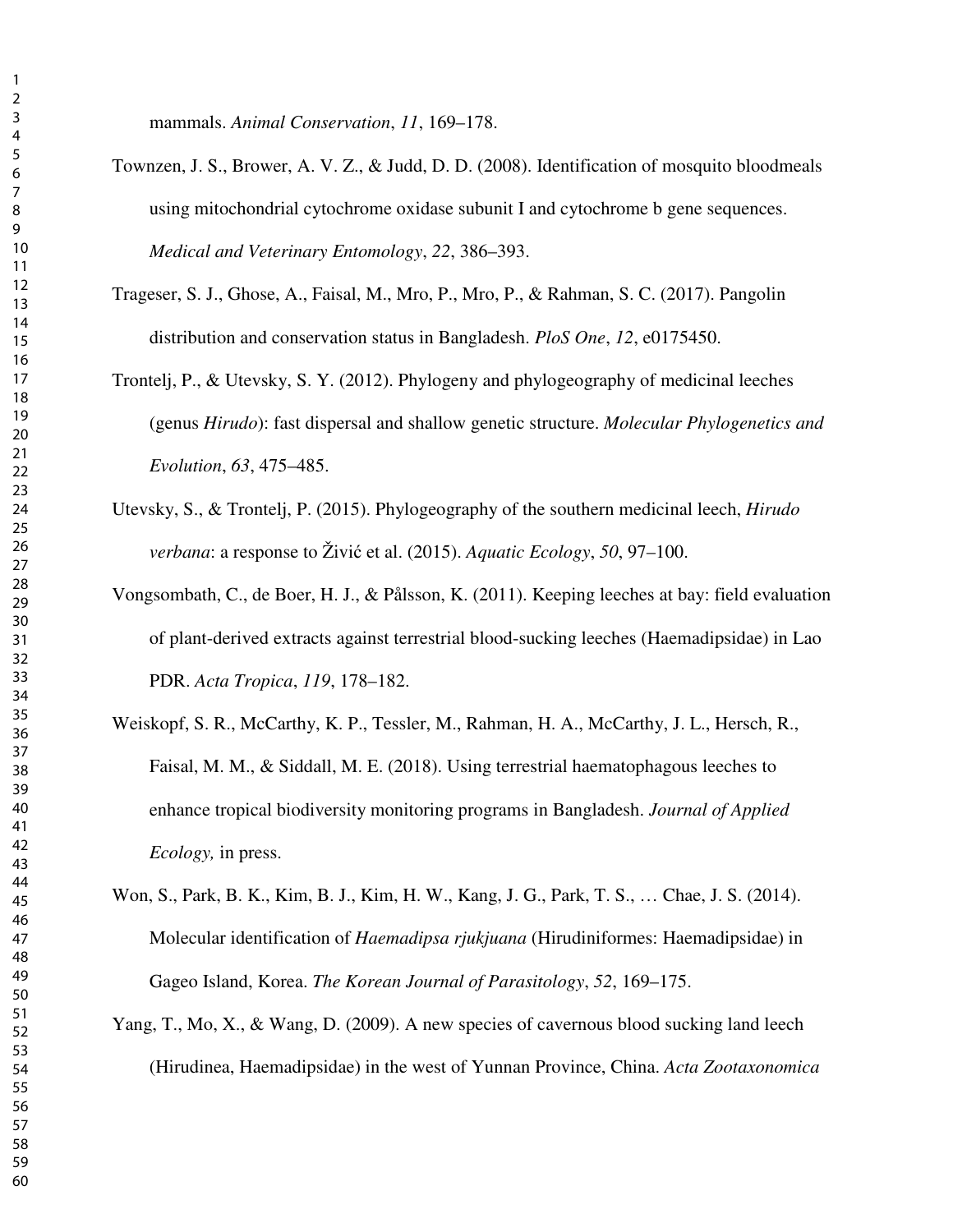*Sinica/Dongwu Fenlei Xuebao*, *34*, 125–129.

- Yang, Y., Tian, K., Hao, J., Pei, S., & Yang, Y. (2004). Biodiversity and biodiversity conservation in Yunnan, China. *Biodiversity and Conservation*, *13*, 813–826.
- Zwickl, D. J. (2006). *Genetic algorithm approaches for the phylogenetic analysis of large biological sequence datasets under the maximum likelihood criterion*. Austin, USA: The University of Texas at Austin.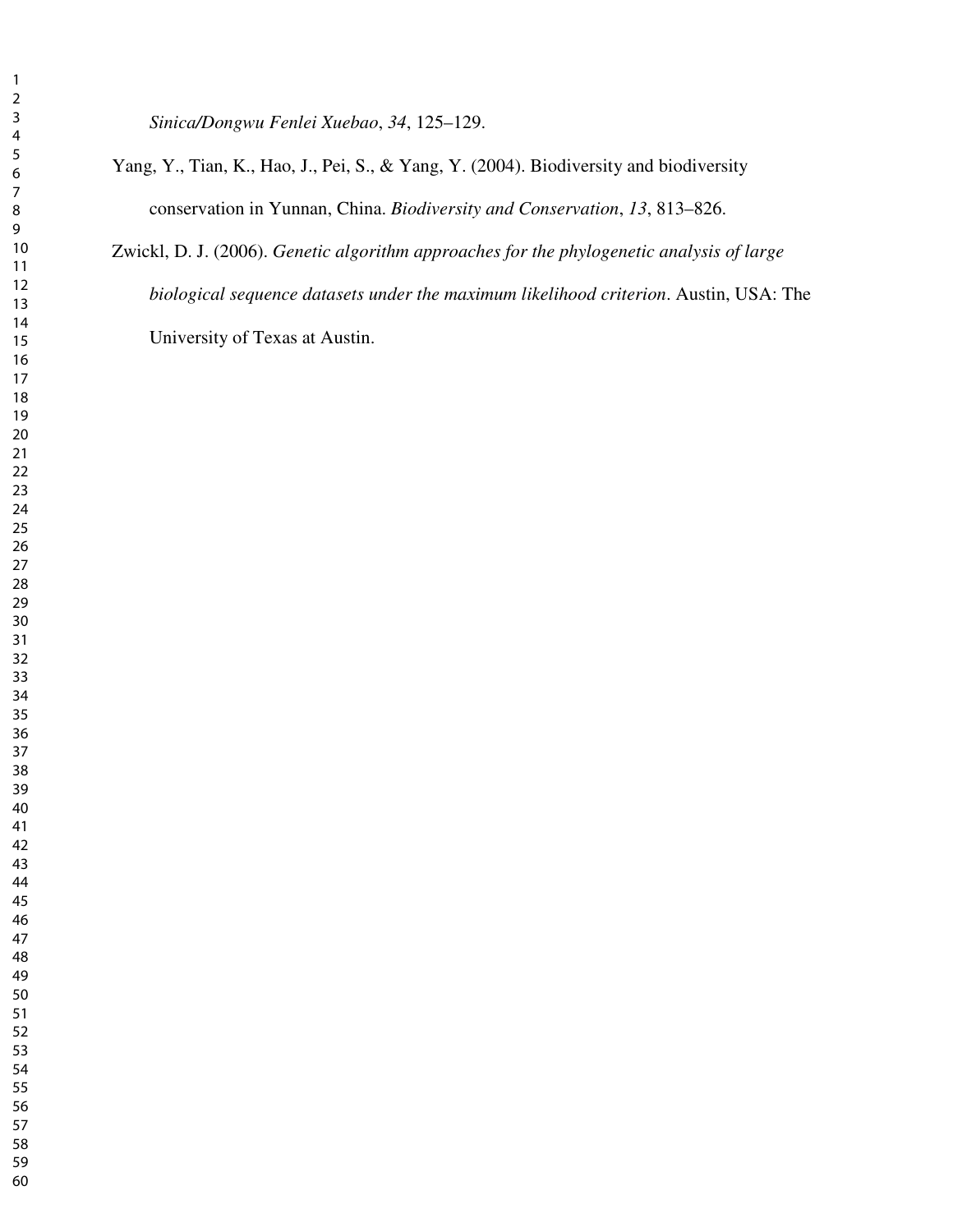| Table 1. Details on putative vertebrate taxa found in leech (Haemadipsa) bloodmeal surveys in southern Asia using the best match from BLAST searches on 16S DNA sequences. "ID %" is the percent identity found, while "1% gap |                           |  |
|--------------------------------------------------------------------------------------------------------------------------------------------------------------------------------------------------------------------------------|---------------------------|--|
| in their percent identity from the next best matching taxon while NA was given if only a higher taxon (e.g., genus) is listed, as these listings had multiple species of the same e-value and were accordingly considered equi |                           |  |
| are as follows by country. Bangladesh: A = Atora Hill Reserve Forest, P = Patharia Hill Reserve Forest, R = Rajkandi Reserve Forest, A = Rajkandi Reserve Forest, and T = Tarap Hill Reserve Forest. Cambodia: C = Cardamom Mo |                           |  |
|                                                                                                                                                                                                                                | Bangladesh Cambodia China |  |

|              |              |                 |                                                                                                                           |                   |            |              |                                                                                       |            | Danglaucsn Camboura Cinna            |            |                |                |             |              |                                                                         |          |
|--------------|--------------|-----------------|---------------------------------------------------------------------------------------------------------------------------|-------------------|------------|--------------|---------------------------------------------------------------------------------------|------------|--------------------------------------|------------|----------------|----------------|-------------|--------------|-------------------------------------------------------------------------|----------|
| <b>Class</b> | Order        | Family          | Taxon                                                                                                                     | E-value           | ID $%$     | $1\%$ gap    | Clades of leeches with bloodmeal from vertebrate taxon                                |            |                                      |            |                |                |             |              | $A$   $P$   $R$   $T$   $C$   $P$   $S$   $G$   $H$   $X$   Times found | In range |
| Aves         | Galliformes  | Phasianidae     | Coturnix japonica                                                                                                         | 3E-108            | 99         | Yes          | H. trimaculosa                                                                        |            |                                      |            |                |                |             |              |                                                                         | In China |
|              |              |                 | Gallus gallus                                                                                                             | 1E-42 - 1E-140    | 87-100     | Yes          | Bangladesh A, D; China F; H. hainana                                                  |            |                                      |            |                |                |             |              |                                                                         | Yes      |
|              |              |                 | Lophura nycthemera                                                                                                        | 1E-125            | 96         | Yes          | China A                                                                               |            |                                      |            |                |                |             |              |                                                                         | Yes      |
|              |              |                 | Pucrasia or Lophura                                                                                                       | 2E-39             | 90         | NA           | China F                                                                               |            |                                      |            |                |                |             |              |                                                                         | Yes      |
| Mammalia     | Artiodactvla | Bovidae         | Bos gaurus                                                                                                                | 5E-133            | 99         | Yes          | H. trimaculosa                                                                        |            |                                      |            |                |                |             |              |                                                                         | Yes      |
|              |              |                 | B. taurus                                                                                                                 | 1E-34 - 3E-137    | $90 - 100$ | Yes          | Bangladesh A, B, D; China D, G; H. hainana; H. interrupta; H. trimaculosa             | $2 \mid 6$ |                                      | 5 1 1 0    |                |                | 9           |              | 42                                                                      | Yes      |
|              |              |                 | <b>Bubalus</b> bubalis                                                                                                    | 2E-25 - 1E-145    | 83-100     | Yes          | Bangladesh A; China F, G; H. trimaculosa                                              |            |                                      |            |                |                |             | 11           | 13                                                                      | Yes      |
|              |              | Cervidae        | Cervidae                                                                                                                  | $1E-53$           | 90-100     | <b>NA</b>    | Bangladesh A, B, C; China D, F; H. trimaculosa                                        |            |                                      |            |                |                |             |              |                                                                         | Yes      |
|              |              |                 | Cervus                                                                                                                    | 4E-131            | 99         | NA           | China F                                                                               |            |                                      |            |                |                |             |              |                                                                         | No       |
|              |              |                 | Muntiacus                                                                                                                 | $1E-35$           | 90         | NA           | China F                                                                               |            |                                      |            |                |                |             |              |                                                                         | * Yes    |
|              |              |                 | M. muntiak                                                                                                                | 6E-71 - 7E-134    | 93-100     | Yes $(1 no)$ | Bangladesh A, B, C; China D, F                                                        |            | 5                                    |            |                |                |             |              |                                                                         | * Yes    |
|              |              |                 | M. muntjak or rooseveltorum                                                                                               | $1E-22 - 1E-47$   | 83-91      | NA           | China D                                                                               |            |                                      |            |                |                |             |              |                                                                         | * Yes    |
|              |              |                 | Rusa or Cervus                                                                                                            | 1E-47 - 1E-86     | 87-98      | NA           | China F: H. hainana: H. trimaculosa                                                   |            |                                      |            |                |                |             |              |                                                                         | Yes      |
|              |              |                 | Rusa timorensis                                                                                                           | 2E-129 - 1E-130   | 99-100     | Yes and no   | China G; H. trimaculosa                                                               |            |                                      |            |                |                |             |              |                                                                         | No       |
|              |              | Suidae          | Sus scrofa                                                                                                                | 3E-30 - 7E-144    | 77-100     | Yes          | Bangladesh A, D, E, China D, E, F, G, H. hainana; H. trimaculosa                      |            | $\ddot{\mathbf{3}}$<br>$\mathcal{E}$ |            | 8              |                |             |              | 31                                                                      | Yes      |
|              |              |                 | S. scrofa or barbatus                                                                                                     | 7E-26 - 2E-90     | 94-100     | NA           | China F; H. hainana; H. trimaculosa                                                   |            |                                      |            | 2              |                |             |              | $\overline{\phantom{0}}$                                                | Yes      |
|              |              | Tragulidae      | Tragulus javanicus or kanchil                                                                                             | $4E-106 - 8E-120$ | 96         | NA           | H. trimaculosa                                                                        |            |                                      |            | 2 <sup>1</sup> |                |             |              | $\mathbf{3}$                                                            | Yes      |
| Mammalia     | Carnivora    | Canidae         | Canis lupus                                                                                                               | 9E-103 - 1E-141   | 97-100     | Yes          | Bangladesh A, D; China D; H. interrupta; H. trimaculosa                               |            |                                      |            |                |                |             |              | $\Omega$                                                                | Yes      |
|              |              | Herpestidae     | Crossarchus obscurus                                                                                                      | 9E-107            | 93         | Yes          | Bangladesh D                                                                          |            |                                      |            |                |                |             |              |                                                                         | No       |
|              |              | Felidae         | Felis or Pardofelis                                                                                                       | 1E-130            | 99         | NA           | H. trimaculosa                                                                        |            |                                      |            |                |                |             |              |                                                                         | Yes      |
|              |              |                 | Felis silvestris                                                                                                          | 3E-74 - 9E-98     | 95-100     | Yes          | H. trimaculosa                                                                        |            |                                      |            |                |                |             |              |                                                                         | Yes      |
|              |              | Viverridae      | Civettictis civetta                                                                                                       | 1E-40 - 9E-113    | 87-95      | Yes(1 no)    | Bangladesh A                                                                          | -5         | $\overline{2}$                       |            |                |                |             |              |                                                                         | No       |
|              |              |                 | Paguma larvata                                                                                                            | $2E-58 - 4E-73$   | 92-99      | Yes          | China F. G                                                                            |            |                                      |            |                |                |             |              |                                                                         | Yes      |
|              |              |                 | Paradoxurus hermaphroditus                                                                                                | 3E-49 - 7E-134    | 95-100     | Yes          | Bangladesh A; China A; H. hainana; H. interrupta; H. trimaculosa                      |            |                                      |            |                |                |             |              | 19                                                                      | Yes      |
| Mammalia     | Chiroptera   | Hipposideridae  | Hipposideros bicolor                                                                                                      | $4E-73$           | 93         | Yes          | H. trimaculosa                                                                        |            |                                      |            |                |                |             |              |                                                                         | No       |
| Mammalia     | Primates     | Hominidae       | Homo sapiens                                                                                                              | $6E-20 - 4E-136$  | 95-100     | Yes          | Bangladesh A, B, C, D, E, China C, D, F, G, H. hainana; H. interrupta; H. trimaculosa |            | 511                                  | $\ddot{3}$ | 13             | $\overline{3}$ | $10 \mid 7$ | $\mathbf{Q}$ | 52                                                                      | Yes      |
|              |              | Cercopithecidae | Macaca mulatta                                                                                                            | 3E-92 - 1E-141    | 99-100     | Yes          | Bangladesh A, B, D                                                                    |            | $\overline{2}$                       |            |                |                |             |              | $\overline{\phantom{0}}$                                                | Yes      |
|              |              |                 | M. silenus                                                                                                                | $3E-36 - 5E-125$  | 86-98      | Yes and no   | Bangladesh A; H. hainana, H. trimaculosa                                              |            | $\overline{2}$<br>$\overline{2}$     |            |                |                |             |              | 17                                                                      | No       |
| Mammalia     | Rodentia     | Hystricidae     | Hystrix indica                                                                                                            | 1E-105            | 93         | Yes          | China E                                                                               |            |                                      |            |                |                |             |              |                                                                         | No       |
|              |              | Muridae         | Niviventer confucianus                                                                                                    | $4E-66 - 3E-112$  | 90-95      | Yes and no   | China D                                                                               |            |                                      |            |                |                |             |              |                                                                         | Yes      |
|              |              |                 | N. excelsior                                                                                                              | $4E-41$           | 92         | Yes          | H. trimaculosa                                                                        |            |                                      |            |                |                |             |              |                                                                         | No       |
|              |              |                 | Rattus rattus                                                                                                             | 9E-88             | 90         | Yes          | H. interrupta                                                                         |            |                                      |            |                |                |             |              |                                                                         | Yes      |
|              |              |                 | R. tanezumi                                                                                                               | 2E-89 - 3E-132    | 98-99      | Yes $(1 no)$ | Bangladesh A, D                                                                       |            |                                      |            |                |                |             |              | $\sim$                                                                  | Yes      |
|              |              | Sciuridae       | Callosciurus erythraeus                                                                                                   | 1E-34 - 8E-114    | 91-95      | Yes          | China C                                                                               |            |                                      |            |                |                |             |              | $\mathcal{R}$                                                           | Yes      |
|              |              |                 | Dremomys rufigenis                                                                                                        | 3E-106            | 93         | Yes          | China C                                                                               |            |                                      |            |                |                |             |              |                                                                         | Yes      |
|              |              |                 | Menetes berdmorei                                                                                                         | 6E-110            | 95         | Yes          | H. interrupta                                                                         |            |                                      |            |                |                |             |              |                                                                         | Yes      |
| Mammalia     | Scandentia   | Tupaiidae       | Tupaia belangeri                                                                                                          | 8E-114            | 96         | Yes          | Bangladesh A                                                                          |            |                                      |            |                |                |             |              |                                                                         | Yes      |
|              |              |                 | * IUCN considers this to be <i>Muntiacus vaginalis</i> while others consider that to be a subspecies of <i>M. muntiak</i> |                   |            |              |                                                                                       |            |                                      |            |                |                |             |              |                                                                         |          |
|              |              |                 |                                                                                                                           |                   |            |              |                                                                                       |            |                                      |            |                |                |             |              |                                                                         |          |